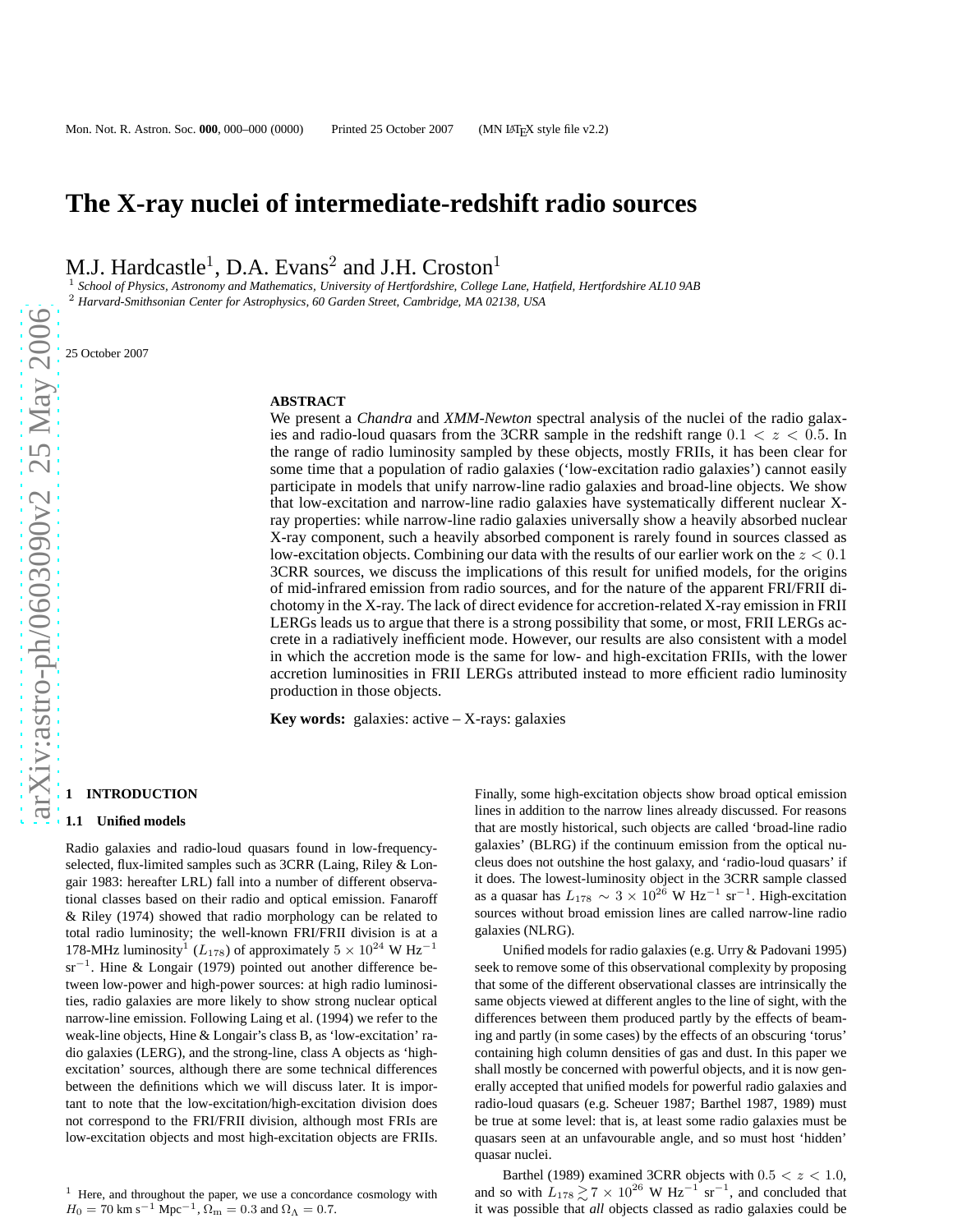# 2 *M.J. Hardcastle et al.*

quasars viewed at large angles to the line of sight. At lower luminosities, this model has to be modified for two reasons. Firstly, since there are no objects classed as quasars in the 3CRR sample with  $z < 0.3$ , but many luminous, FRII-type NLRG, the narrowline objects in 3CRR must be unified with some other class of object. The unification counterparts of low-luminosity FRII NLRG are almost certainly the BLRG (Laing et al. 1994; Hardcastle et al. 1998) although some BLRG at higher luminosities may be objects seen at viewing angles intermediate between quasars and NLRG. Secondly, while there are almost no low-excitation FRII objects at high radio luminosities, they make up a significant fraction of the population of FRIIs in the two decades of radio luminosity between the FRI/FRII boundary and the luminosity cutoff of Barthel (1989). Since the narrow-line region is too large to be obscured, no change of orientation can allow the low-excitation objects to appear as quasars or BLRG, which always show high-excitation narrow lines. Instead, it seems likely that these objects can appear at any angle to the line of sight without changing their optical classification (except at very small angles to the line of sight, where they may appear as FRII-type BL Lac objects; Laing et al. 1994, Jackson & Wall 1999, Hardcastle et al. 2003). This picture is reinforced by studies of the optical continuum from the nuclei of FRIIs (Chiaberge et al. 2002; Varano et al. 2004) which show that LERGs have optical nuclei that lie on the radio-optical correlation established for FRIs, implying that their optical nuclei are largely unobscured and dominated by jet emission: they argue that the lack of emission lines and of accretion-related continuum (as seen in quasars and BLRG) might imply a low radiative accretion efficiency for LERGs and FRIs, a point we return to later in the paper.

Low-excitation radio galaxies have other properties that set them apart from the population participating in the standard unified model: their linear sizes and core prominences are differently distributed (Laing et al. 1994, Hardcastle et al. 1998), their radio jets and hotspots often have distinctive properties (Hardcastle et al. 1998) and they often lie in denser environments as measured in the X-ray (Hardcastle & Worrall 1999) and optical (Hardcastle 2004). Until now, though, it has not been possible to compare their hard X-ray emission with that seen in NLRG, BLRG and quasars with sufficient spatial resolution to make an unambiguous separation between nuclear and extended emission. This comparison is the subject of the present paper.

#### **1.2 X-ray emission from radio sources**

All active nuclei with conventional accretion discs are expected to be intrinsically strong X-ray sources. In unified models, the torus is required to obscure the optical and ultraviolet continuum and the broad-line region of a quasar, and this material will also obscure any X-ray emission from close to the accretion disc. The prediction of unified models was therefore that objects unified with quasars (NLRG) should show a component of heavily absorbed nuclear emission, and this was borne out by early studies of individual objects (e.g. Ueno et al. 1994) as well as more detailed studies of large samples with hard X-ray instruments such as *ASCA* and *Beppo-SAX* (e.g. Sambruna, Eracleous and Mushotzky 1999; Grandi, Malaguti & Fiocchi 2006). The work of Sambruna et al. also hinted that LERG might have lower nuclear X-ray luminosities than NLRG and broad-line objects, although their sample was heterogeneous. In addition, however, work in the soft X-ray, largely with *ROSAT*, showed that radio-loud AGN had a component of nuclear X-ray emission that was *not* heavily obscured even in NLRG, and was well correlated with the nuclear radio ('core') emission (e.g. Wor-

rall & Birkinshaw 1994; Worrall et al. 1994; Edge & Röttgering 1995; Canosa et al. 1999; Trussoni et al. 1999) implying a relationship with the parsec-scale jet. Although this relationship was best studied in nearby, low-power FRI radio sources, where it was possible to use radio, optical and X-ray data to investigate the relationship between FRI sources and BL Lac objects (e.g. Capetti et al. 2000; Hardcastle & Worrall 2000), the radio-X-ray correlation persisted in FRII radio galaxies (e.g. Hardcastle & Worrall 1999), implying that these more powerful sources had similar jet-related nuclear X-ray properties.

Recently studies with *Chandra* and *XMM-Newton* have confirmed this picture. Using (FRII) 3CRR sources in the redshift range  $0.5 < z < 1.0$ , where the standard unified model works well, Belsole, Worrall & Hardcastle (2006) reproduce with *Chandra* and *XMM* the radio core/soft X-ray correlation found by Hardcastle & Worrall (1999) with *ROSAT*, while also finding that a large fraction of the NLRG in their sample show an additional heavily absorbed component, as the unified model would predict. Lowredshift  $(z < 0.1)$  3C and 3CRR sources, largely FRIs, have been studied by several groups (Donato et al. 2004; Evans et al. 2006 (hereafter E06); Balmaverde et al. 2006): all find that essentially all sources show a soft component of nuclear emission whose luminosity correlates with that of the radio core, as seen with *ROSAT*. E06 found that the narrow-line FRIIs in their sample (which included all 3CRR sources with  $z < 0.1$ ) showed an additional heavily absorbed nuclear component, which was accompanied by Fe K $\alpha$  line emission, and which is most likely to originate near the accretion disc. The properties of the narrow-line FRIIs were thus consistent with the expectation from unified models.

However, the various analyses show that *no* FRI radio galaxy in the 3CRR sample shows any evidence for this type of heavily absorbed nuclear component. Indeed, only one FRI radio galaxy, Cen A, is known to have an energetically dominant component with an absorbing column greater than a few  $\times 10^{22}$  cm<sup>-2</sup> (e.g. Evans et al. 2004). This result has several possible interpretations. If FRI nuclei generally show no absorbed nuclear emission, does this mean that the torus is absent, or that a standard Shakura-Sunyaev accretion disc is absent, or simply that both are present but that the accretionrelated X-rays are too weak to be seen? The fact that the FRI and FRII sources lie on the same radio core/X-ray correlation, when the unabsorbed components of the FRIIs are considered, strongly argues that we cannot simply infer that the torus is absent in FRIs while the accretion disc is still present: if this were the case, we would expect the FRIs to have an additional component of unabsorbed X-ray emission, and to lie above the correlation, which is not observed. E06 put constraints on the luminosities of any undetected heavily absorbed components in the FRIs, and showed that they are systematically lower than those of FRIIs, even for sources of comparable radio power, which might argue in favour of a true difference between the accretion luminosities (and hence possibly accretion modes) in FRIs and FRIIs, as previously proposed (e.g. Ghisellini & Celotti 2001). We return to this point later in the current paper.

E06 raised the question of whether there exists a population of FRIIs which, like the FRIs, have jet-dominated X-ray emission. An obvious candidate population is the low-excitation radio galaxies, but in the E06 sample there was only one LERG (3C 388) and, although its properties were consistent with having a weak or absent heavily absorbed component, the nuclear X-ray spectrum was of low quality. Thus both the poorly studied nuclear X-ray properties of LERGs, and the possible similarity between LERGs and the FRI sources studied by E06 and others, motivated us to extend the E06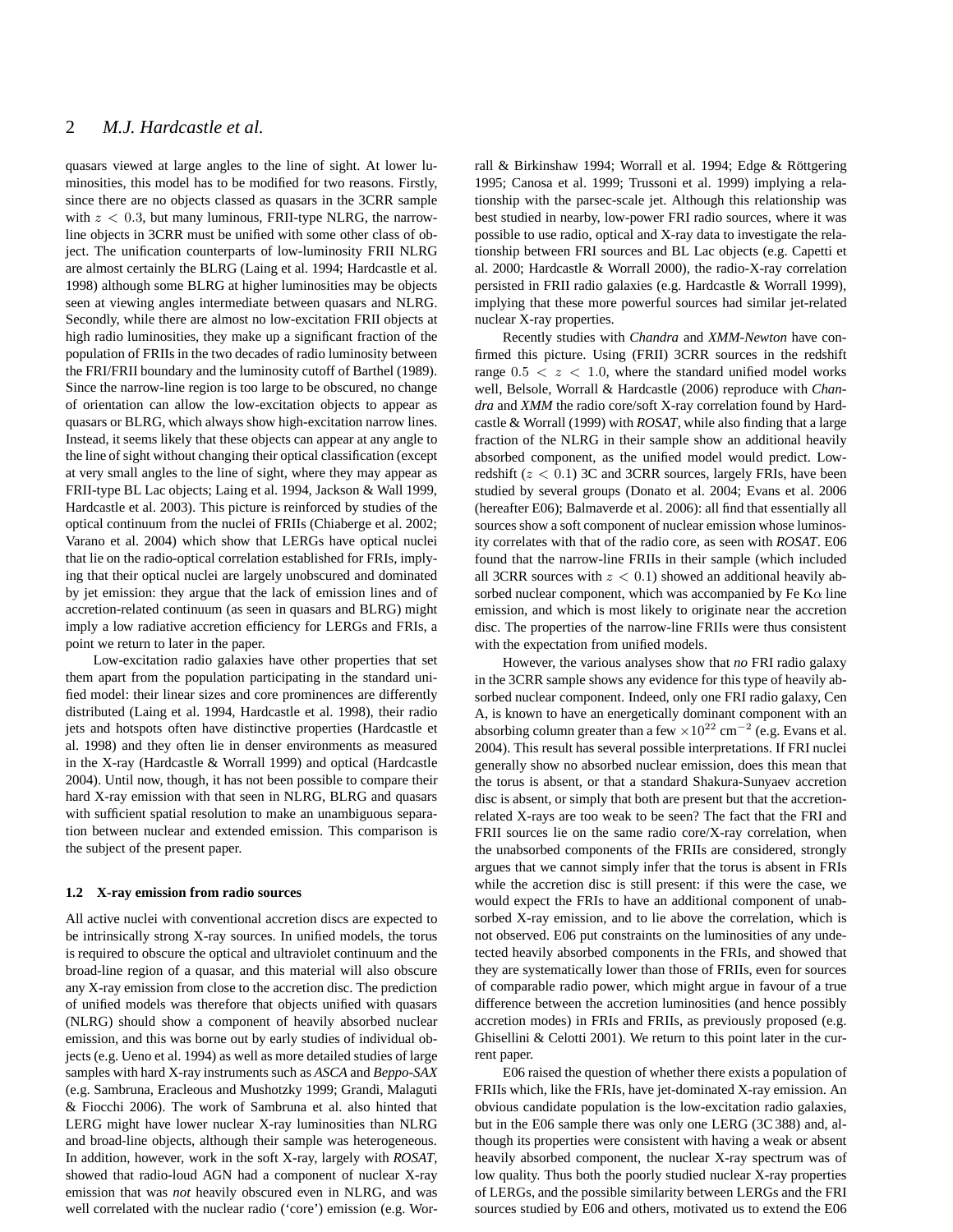sample to higher redshifts and obtain more X-ray spectra of both LERG and NLRG radio galaxies. The results of this investigation are the subject of the present paper.

#### **1.3 This paper**

In this paper we begin by collating the available *Chandra* and *XMM-Newton* data on the 3CRR sources in the redshift range  $0.1 < z < 0.5$ , thus filling the redshift and luminosity gap between the samples of E06 and Belsole et al. (2006). We then combine the new data with those of E06 and explore the consequences for the position of LERG in unified schemes, and the nature of the accretion flow in LERG and FRIs.

## <span id="page-2-0"></span>**2 DATA AND ANALYSIS**

#### **2.1 Sample**

There are 50 objects in the 3CRR sample with  $0.1 < z < 0.5$ . 16 of these have been observed with *Chandra* and 7 with *XMM-Newton*; 3 have been observed with both, giving a total of 20 sources with useful X-ray data. The X-ray observations cover 6/12 of the objects classed as LERG, 7/26 of the NLRG, 3/7 of the BLRG and 5/5 of the quasars in the sample (see below for more information on classifications), and so are heavily biased away from NLRG; *Chandra*, in particular, has only observed 2 NLRG in this redshift range. We took an early decision to omit 3C 48 from our analysis, since it is a compact steep-spectrum source with peculiar morphology and not obviously unified with either FRIs or FRIIs, and since the short *Chandra* observation has been discussed in detail elsewhere (Worrall et al. 2004). The remaining quasars in the sample are all lobe-dominated with FRII radio morphology. We include Xray data from two additional  $z < 0.1$  FRII radio galaxies, 3C 192 and 3C 285, which were not available to E06, and, since E06 did not determine an explicit upper limit on absorbed emission in 3C 388, we re-analyse that as well. The 22 sources included in our analysis are listed in Table [1.](#page-3-0) Redshifts and emission-line classifications are taken from the 3CRR catalogue (LRL) with updates from the online version $2$ .

It is worthwhile to comment explicitly on the emission-line classifications we use in this paper. These are derived from LRL, and subsequent work on the sample, notably some of the work discussed by Laing et al. (1994); thus, at least to some extent, they reflect a *qualitative* assessment of the nature of the emission-line spectrum, comparable to the classes of Hine & Longair (1979). We take 'weak-lined' or 'absorption-only' sources in LRL to be LERG in the absence of high-quality spectral data such as those of Laing et al. (1994), and 'strong-lined' sources to be NLRG. Jackson & Rawlings (1997) give classifications for some, but not all, sources in the 3CRR sample from data available in the literature, using the quantitative classification of Laing et al. (1994), i.e. that equivalent width of the [OIII] line is less than  $10 \text{ Å}$  or that the line radio  $[OII]/[OIII] > 1$ . The Jackson & Rawlings classifications of FRIIs agree in the vast majority of cases with the qualitative 3CRR classifications that we use for sources in our sample and that of E06, though they do not provide complete coverage of FRIIs with  $z < 0.5$ . The one disagreement is over 3C 438, which is classed by LRL as absorption-line only (following Smith & Spinrad 1980) but which Jackson & Rawlings class as a high-excitation NLRG. The evidence for detected [OIII] in 3C 438 (Rawlings et al. 1989) is very weak, however, and its flux is certainly low, and so for consistency we retain  $3C$  438 in the LERG class. The online table<sup>3</sup> collated by Willott et al. (1999) disagrees with both Jackson & Rawlings and LRL in classifying 3C 388 as a high-excitation object, it classifies 3C 295 (unclassified by Jackson & Rawlings) as low-excitation, and it puts two of our sample objects (3C 79 and 3C 223) into the class of weak quasars, which is equivalent to our BLRG class, again disagreeing with Jackson & Rawlings' classification. Their classification of 3C 79 and 3C 223 is based entirely on nuclear infrared emission – they do not suggest that broad emission lines are directly detected – and hence we feel justified in following LRL and Jackson & Rawlings for these objects. Their classification of 3C 388 refers to Rawlings et al. (1989), who in turn refer to Saunders et al. (1989), who report an estimated  $[OII]/[OIII] > 1$ , so 3C 388 is a LERG, as correctly reported by Jackson & Rawlings. The Willott et al. classification of 3C 295, however, is based on the high-quality spectrum of Lawrence et al. (1996), which does show  $[OII]/[OIII] > 1$ . Varano et al. (2004) argue that 3C 295's optical properties are more consistent with those of NLRG, and suggest that the source may have been misclassified. For consistency with the classification of the other sources we retain 3C 295 in the NLRG class, but we will explicitly note situations where a reclassification would make a difference to our conclusions.

#### **2.2** *Chandra* **analysis**

The archive data were uniformly reprocessed from the level 1 events file with CIAO 3.3 and CALDB 3.2. The latest gain files were applied and the 0.5-pixel randomization removed using standard techniques detailed in the CIAO on-line documentation<sup>4</sup>. No time filtering was carried out apart from applying the standard good time intervals, since the object was to study point sources, which should not be significantly affected by high background. All but one of our targets had a clear detected point source coincident with the nucleus of the host galaxy and the radio core. (The exception, 3C 28, is discussed in Appendix A.) For sources that were not piled up, spectra of the X-ray nuclei were extracted in 2.5-pixel circles (1 pixel is 0.492 arcsec) centred on the visible point-like component, with background taken between 2.5 and 4.0 pixels using the *specextract* script, which also builds the appropriate response files. The small extraction region and local background subtraction ensures that extended thermal emission from the host galaxy, group or cluster is largely removed before fitting. Spectra were grouped, typically to 20 counts per bin after background subtraction.

*Chandra* observations of several of the sources (3C 47, 3C 109, 3C 215, 3C 219, and 3C 303) are affected by photon pileup. We demonstrated this by calculating the 0.5–7 keV count rates from source-centred circles of radius 1.23 arcsec (2.5 pixels). Typical values are in the range 0.35–0.4 counts per frame, for which a pileup fraction 15–20 per cent is predicted by the PIMMS software. We estimated the spatial extent of the pileup by producing images consisting of grade 7 events, which are largely produced by photon pileup. Inspection of the images showed the pileup to be concentrated within the central 1 arcsec. In order to sample spectra free from pileup, we extracted spectra from the wings of the PSF using source-centred annuli of inner radius 1 arcsec (2.0 pixels) and outer radius 2 arcsec (4.1 pixels), with background sampled from

<sup>4</sup> http://asc.harvard.edu/ciao/

<sup>3</sup> [http://www-astro.physics.ox.ac.uk/](http://www-astro.physics.ox.ac.uk/~cjw/3crr/3crr.html)∼cjw/3crr/3crr.html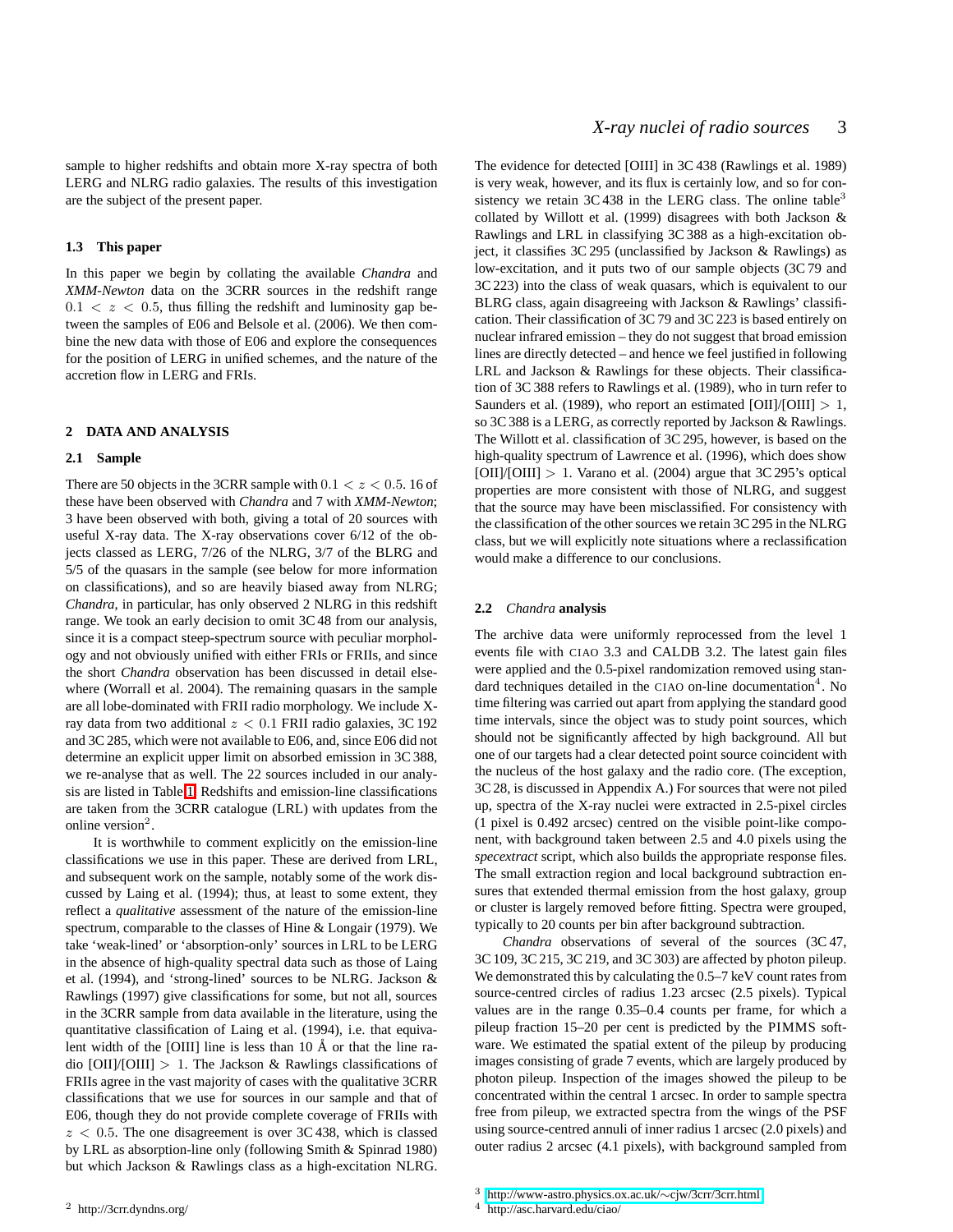# 4 *M.J. Hardcastle et al.*

<span id="page-3-0"></span>**Table 1.** Sources in the sample, radio and optical information, and X-ray observational data. The columns headed  $\log_{10}(L_{178})$  and  $\log_{10}(L_5)$  give the log to base 10 of the 178-MHz total luminosity and 5-GHz core luminosity, respectively, in units of W Hz<sup>-1</sup> sr<sup>-1</sup>. Radio data are taken from the online 3CRR catalogue. Where three livetimes are quoted, it indicates that *XMM-Newton* data were used: in this case the livetimes are for the MOS1, MOS2 and pn instruments, in that order.

| Source   | $\boldsymbol{z}$ | 178-MHz<br>flux density<br>(Jy) | $\alpha$ | $log_{10}(L_{178})$<br>$(W Hz-1$<br>$sr^{-1}$ ) | 5-GHz<br>core flux<br>(mJy) | $log_{10}(L_5)$<br>(W $\text{Hz}^{-1}$<br>$sr^{-1}$ ) | Emission<br>line type | Galactic<br>$N_{\rm H}$<br>$(\times 10^{20}$ cm <sup>-2</sup> ) | Observation<br>ID | Livetime<br>(s)     |
|----------|------------------|---------------------------------|----------|-------------------------------------------------|-----------------------------|-------------------------------------------------------|-----------------------|-----------------------------------------------------------------|-------------------|---------------------|
| 3C 28    | 0.1952           | 17.8                            | 1.06     | 26.19                                           | < 0.2                       | < 21.16                                               | LERG                  | 5.14                                                            | 3233              | 49720               |
| 3C 47    | 0.425            | 28.8                            | 0.98     | 27.17                                           | 73.6                        | 24.43                                                 | Q                     | 5.71                                                            | 2129              | 44527               |
| 3C79     | 0.2559           | 33.2                            | 0.92     | 26.72                                           | 10                          | 23.10                                                 | <b>NLRG</b>           | 10.09                                                           | 0201230201        | 16651, 16894, 12255 |
| 3C 109   | 0.3056           | 23.5                            | 0.85     | 26.73                                           | 263                         | 24.68                                                 | <b>BLRG</b>           | 15.61                                                           | 4005              | 45713               |
| 3C 123   | 0.2177           | 206.0                           | 0.70     | 27.33                                           | 100                         | 23.96                                                 | LERG                  | 43.00                                                           | 829               | 47016               |
| 3C 173.1 | 0.292            | 16.8                            | 0.88     | 26.55                                           | 7.4                         | 23.09                                                 | LERG                  | 5.25                                                            | 3053              | 23999               |
| 3C 192   | 0.0598           | 23.0                            | 0.79     | 25.19                                           | 8                           | 21.71                                                 | <b>NLRG</b>           | 5.06                                                            | 0203280201        | 8559, 8582, 6335    |
| 3C 200   | 0.458            | 12.3                            | 0.84     | 26.86                                           | 35.1                        | 24.17                                                 | <b>LERG</b>           | 3.69                                                            | 838               | 14660               |
| 3C 215   | 0.411            | 12.4                            | 1.06     | 26.78                                           | 16.4                        | 23.75                                                 | Q                     | 3.68                                                            | 3054              | 33803               |
| 3C 219   | 0.1744           | 44.9                            | 0.81     | 26.47                                           | 51                          | 23.47                                                 | <b>BLRG</b>           | 10.38                                                           | 827               | 18756               |
| 3C 223   | 0.1368           | 16.0                            | 0.74     | 25.79                                           | 9                           | 22.50                                                 | <b>NLRG</b>           | 1.20                                                            | 0021740101        | 25776, 27382, 18376 |
| 3C 249.1 | 0.311            | 11.7                            | 0.81     | 26.44                                           | 71                          | 24.13                                                 | $\mathbf Q$           | 2.89                                                            | 0153210101        | 15379, 17399, 12796 |
| 3C 284   | 0.2394           | 12.3                            | 0.95     | 26.22                                           | 3.2                         | 22.55                                                 | <b>NLRG</b>           | 1.00                                                            | 0021740201        | 43063, 43099, 35806 |
| 3C 285   | 0.0794           | 12.3                            | 0.95     | 25.18                                           | 6                           | 21.84                                                 | <b>NLRG</b>           | 1.37                                                            | 6911              | 39624               |
| 3C 295   | 0.4614           | 91.0                            | 0.63     | 27.70                                           | 3                           | 23.11                                                 | <b>NLRG</b>           | 1.38                                                            | 2254              | 90936               |
| 3C 303   | 0.141            | 12.2                            | 0.76     | 25.70                                           | 150                         | 23.75                                                 | <b>BLRG</b>           | 1.72                                                            | 1623              | 14951               |
| 3C 346   | 0.162            | 11.9                            | 0.52     | 25.80                                           | 220                         | 24.04                                                 | <b>NLRG</b>           | 5.47                                                            | 3129              | 44413               |
| 3C 351   | 0.371            | 14.9                            | 0.73     | 26.71                                           | 6.5                         | 23.25                                                 | $\mathbf Q$           | 2.03                                                            | 2128              | 50920               |
| 3C 388   | 0.0908           | 26.8                            | 0.70     | 25.63                                           | 62                          | 22.97                                                 | LERG                  | 5.81                                                            | 5295              | 30711               |
| 3C 401   | 0.201            | 22.8                            | 0.71     | 26.30                                           | 32                          | 23.39                                                 | <b>LERG</b>           | 7.42                                                            | 3083, 4370        | 47518               |
| 3C436    | 0.2145           | 19.4                            | 0.86     | 26.31                                           | 19                          | 23.22                                                 | <b>NLRG</b>           | 8.20                                                            | 0201230101        | 26427, 27833, 22190 |
| 3C438    | 0.290            | 48.7                            | 0.88     | 27.00                                           | 7.1                         | 23.07                                                 | LERG                  | 17.22                                                           | 3967              | 47272               |

surrounding annuli of inner radius 2 arcsec and outer radius 3 arcsec. We corrected the point-like ancillary response files (ARFs) for the energy-dependent missing flux using the ARFCORR software<sup>5</sup> that calculates the encircled energy fraction in an annular extraction region of a model PSF created using CHART and  $MARX^6$ .

#### **2.3** *XMM* **analysis**

The archive *XMM-Newton* data were reduced using the *XMM-Newton* Scientific Analysis Software (SAS) package. The data were filtered for good time intervals using a count-level threshold determined by examining a histogram of the off-source count rate in the energy ranges 10-12 keV (MOS) and 12-14 keV (pn). GTI filtering resulted in a mean reduction in exposure time of  $\sim 15$  per cent, with the worst case (3C249.1) having a reduction of 30 per cent. The data were then filtered using the flag bitmasks 0x766a0600 for MOS and 0xfa000c for pn, which are equivalent to the standard flagset #XMMEA EM/EP but include out of field-of-view events and exclude bad columns and rows. They were also filtered for the standard selections of patterns  $\leq 12$  (MOS) and  $\leq 4$  (pn).

Spectral analysis was performed using scripts based on the SAS *evselect* tool to extract spectra from all three events lists. We used on-axis response files and ancillary response files generated using the SAS tasks *rmfgen* and *arfgen* (with encircled energy corrections included). All *XMM* targets had a detected compact central X-ray component. Core spectra were extracted from circles of radius 35 arcsec, with background spectra extracted from off-source regions on the same CCD chip. As for the *Chandra* data, spectra

were grouped to a minimum of 20 background-subtracted counts per bin prior to spectral fitting.

#### **2.4 Spectral fitting**

Spectral fitting was carried out using XSPEC 11 in the energy range 0.4-7.0 keV (for *Chandra* data) or 0.3-8.0 keV (*XMM-Newton*). For consistency, we followed the same fitting procedure for every source. First, a single power law with fixed Galactic absorption was fitted to the data (see Table [1](#page-3-0) for the Galactic column densities used, which are largely derived from the COLDEN software). In one or two cases there was a clear requirement for an excess absorption at soft energies, and in this case a free absorbing column, assumed to be at the redshift of the source, was added to the model. For those sources where a second component of X-ray emission was clearly required (seen in large residuals and poor  $\chi^2$  values) we then added a second power law with a free, but initially large, absorbing column at the redshift of the source. This gave rise to good fits in almost all the sources where the  $\chi^2$  was initially poor, though occasionally it was necessary to fix the index of the unabsorbed power-law to  $\Gamma = 2.0$  to get good constraints on its normalization. (The choice of photon index for the frozen power law clearly affects the resultant normalization, but our tests show that the effect is seen at the 10 per cent level at most for plausible values of Γ.) Errors on the parameters were determined using  $\Delta \chi^2 = 2.7$ (90 per cent confidence for one interesting parameter) for consistency with E06. If a single power law provided a good fit to the data, we added a heavily absorbed power law with fixed  $\Gamma = 1.7$ and an absorbing column  $N_{\rm H} = 10^{23}$  cm<sup>-2</sup> at the redshift of the source and re-fitted. The fixed parameters of this component, particularly the absorption column, are consistent with what is found

<sup>6</sup> http://cxc.harvard.edu/chart/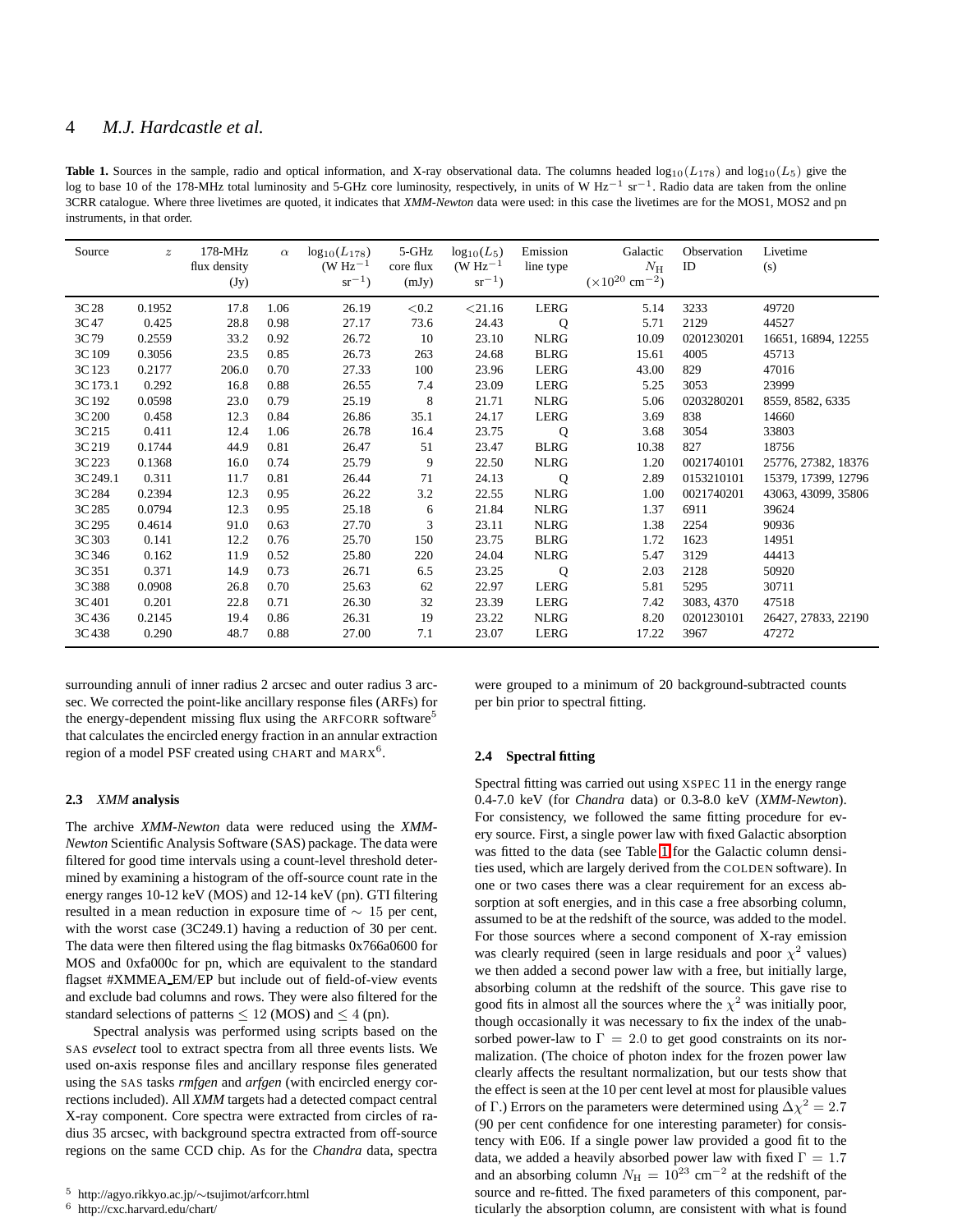in sources with detected heavily absorbed components, and were chosen to agree with the choices of E06; we comment later on the consequences of varying them. If the 90 per cent uncertainty on the normalization of this new component was consistent with zero, we treated the upper bound as an upper limit on a heavily absorbed component. If, on the other hand, the fit was improved with a nonzero normalization for this component, we allowed the absorbing column and, if well-constrained, the photon index of the second power law to vary, and treated the resulting model as a detection of a second component. This in practice only happened for two quasars, 3C 47 and 3C 249.1 (see Appendix A), and clearly in these cases the data would be equally well fitted with a broken power-law model, but we retain the results of the fits for consistency. Additional components, such as a Gaussian around rest energies of 6.4 keV or thermal emission, were added if required by the residuals, as discussed in Appendix A.

We emphasise that the resulting fits are not unique. In many cases the soft component of the spectrum, which we fit with an unabsorbed power law, is only present at the level of one or two spectral bins. In these cases an unabsorbed thermal component with suitably chosen temperature and abundance would clearly give just as good a fit. Even where there are many counts in the unabsorbed component, as in some of our *XMM* datasets, a thermal model with a high temperature can often provide just as good a fit. Our motivations for excluding thermal models in these cases are based on physical plausibility rather than directly on the X-ray spectra. Similarly, we cannot exclude a partial covering origin for the unabsorbed component, although of course the covering fraction in this case would have to vary widely from source to source. Similarly, a scattering model cannot be ruled out. Our motivation for using the model we adopt is based on the existing evidence for a jet-related origin for the soft component; we discuss the evidence for the validity of our approach in the next section.

#### **3 RESULTS**

Results of the spectral fits for each source are given in Table [2.](#page-5-0) Individual sources are discussed, and references to previous work given, in Appendix A. Most of the fits resulting from the procedure we describe above have good reduced  $\chi^2$  values, suggesting that the models give adequate representations of the data. For the few sources where the fit is less good, we see no evidence in the residuals for any *systematic* devation from the models, such as might arise from a missing component in the fits that was present in a number of different sources. We therefore feel able to adopt the qualitative and quantitative results of all the fits in the discussion that follows.

Table [2](#page-5-0) immediately shows an interesting difference between the FRII LERG and NLRG. Whereas all (8/8) of the NLRG in our new sample show evidence for a heavily absorbed, luminous component in hard X-rays, consistent with what was observed for the low-redshift sample by E06, all but one (6/7) of the LERG show no such component, and the exception (3C 123) may not be a LERG at all (Section [A5\)](#page-10-0). One LERG (3C 28) is undetected, one (3C 173.1) is barely detected, and four others (3C 200, 3C 388, 3C 401, 3C 438) are well fitted with power-law models. If 3C 295, which does show evidence for a heavily absorbed nuclear component, were to be reclassified as a LERG (Section [2.1\)](#page-2-0) then the statistics would be 7/7 NLRG and 6/8 LERG behaving as described above, so the trend is still noticeable.

For quantitative analysis, we combine our sample with the 3CRR sources discussed in E06 to give a total sample size of 40



<span id="page-4-0"></span>**Figure 1.** X-ray luminosity of the unabsorbed component for the combined  $z < 0.5$  sample as a function of 5-GHz radio core luminosity (Table [1\)](#page-3-0). Open circles are LERG, filled circles NLRG, open stars BLRG, and filled stars quasars. Large surrounding circles indicate that a source is an FRI. Error bars are the 90 per cent confidence limits described in the text. Where error bars are not visible they are smaller than symbols. Dotted lines show the 90 per cent confidence range of regression lines fitted through the NL-RGs and LERGs using the maximum-likelihood techniques described by Belsole et al. (2006). BLRGs and quasars lie above this correlation.

X-ray observed objects with  $z < 0.5$  (out of 86 in total); this allows comparisons to be made between the LERGs in our sources and the FRIs in E06. We begin by plotting the 1-keV luminosity of the low-absorption power-law component against the 5-GHz luminosity of the radio core, derived on the assumption of a flat radio spectral index (Fig. [1\)](#page-4-0). This illustrates that the correlation between the soft X-ray emission and the radio core, already discussed by Hardcastle & Worrall (1999), E06 and Belsole et al. (2006), is, unsurprisingly, still present in the  $z < 0.5$  sample. As has been found previously (Hardcastle & Worrall 1999) the broad-line objects in the sample lie above the trendline established by NLRG and LERG (which is attributed to the presence of unabsorbed accretion-related emission in the spectra of the BLRG and quasars). However, there is no systematic difference in the behaviour of FRIs and FRIIs, or NLRG and LERG, although there is a good deal of scatter about the line. Fig. [2](#page-6-0) shows the equivalent plot using the total 178-MHz luminosity of the source, illustrating that the correlation is worse when the X-ray luminosities are plotted against an unbeamed quantity; though both are formally well correlated (at  $> 99.9$  per cent significance on a Kendall's T test), the correlation with radio core luminosity is better than with total luminosity, and a partial correlation analysis (partial Kendall's  $T$ , neglecting the few upper limits) with redshift as the third variable shows a significant positive partial correlation between the quantities of Fig. [1,](#page-4-0) but not between those plotted in Fig. [2.](#page-6-0) The arguments that the correlation between X-ray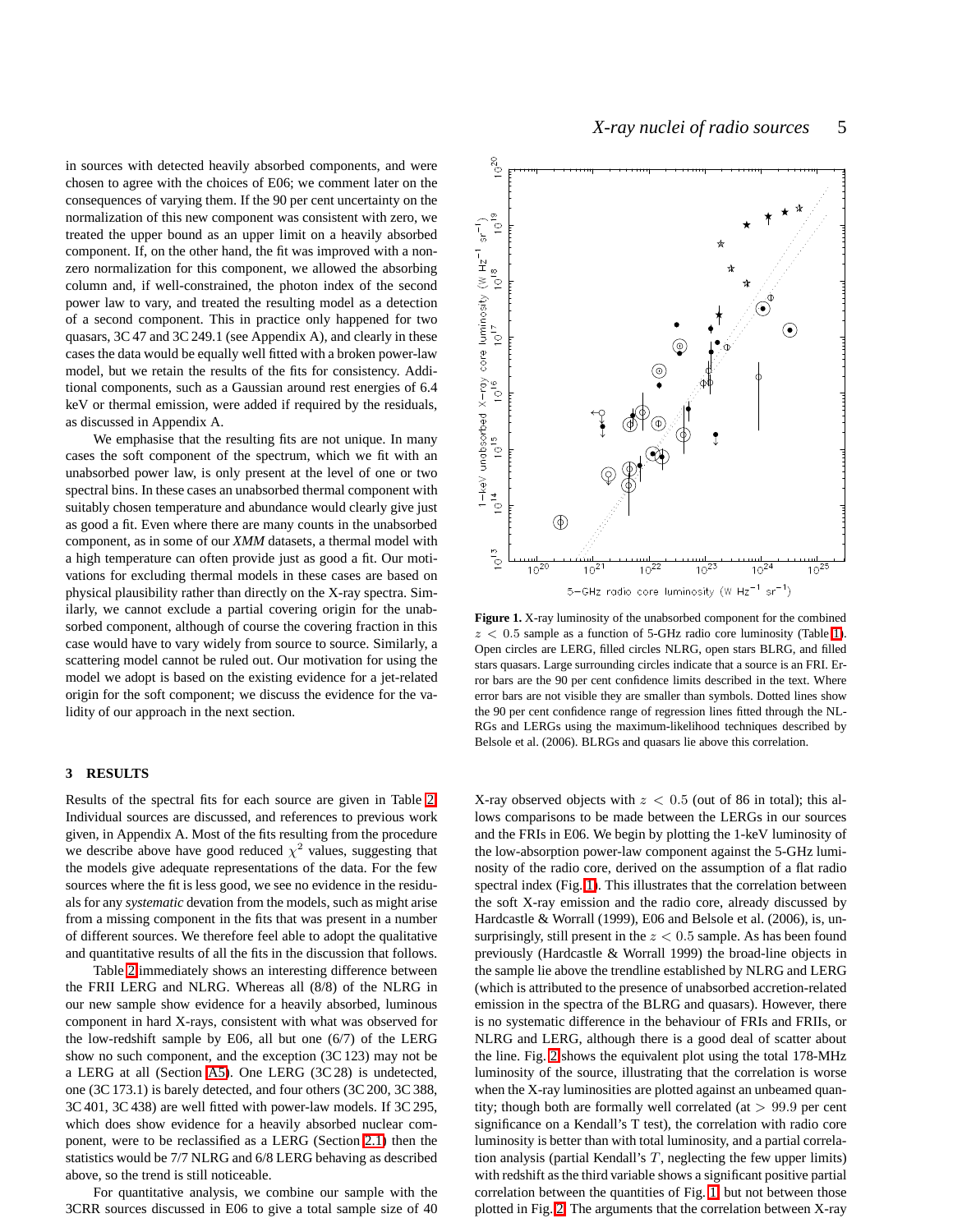# 6 *M.J. Hardcastle et al.*

<span id="page-5-0"></span>Table 2. Results of spectral fitting. For each source the fits, or upper limits, for an absorbed and unabsorbed power law are shown. The model described is the best-fitting model (PL = power law, ABS(PL) = absorbed power law, TH = thermal component, GAU = Gaussian). Components of the fit other than power-law components are discussed in Appendix A. Numerical values marked with a dagger were frozen in the fit (either to derive upper limits or because the data were not good enough to constrain them. 1-keV flux densities and luminosities are the unabsorbed values in all cases.

| Source   | Net counts                        | Model           | $\chi^2/\text{d.o.f.}$ | Component | 1-keV flux<br>(nJy)                                                                                      | Photon<br>index                                                            | $log_{10}$<br>luminosity | $N_{\rm H}$<br>$(\times 10^{22}$        |
|----------|-----------------------------------|-----------------|------------------------|-----------|----------------------------------------------------------------------------------------------------------|----------------------------------------------------------------------------|--------------------------|-----------------------------------------|
|          |                                   |                 |                        |           |                                                                                                          |                                                                            | $(\text{ergs s}^{-1})$   | $\rm cm^{-2}$ )                         |
| 3C 28    | $<$ 19                            | PL              |                        | PL        | < 0.5                                                                                                    |                                                                            | $<$ 41.36                |                                         |
|          |                                   |                 |                        | ABS(PL)   | ${<}3.0$                                                                                                 |                                                                            | $<$ 42.27                | 10.0+                                   |
| 3C 47    | $1135 \pm 39$                     | $PL+ABS(PL)$    | 52.2/44                | PL        | $363^{+28}_{-22}$<br>$308 + 146$                                                                         | $1.91 \substack{+0.24 \\ -0.21}$                                           | 45.01                    |                                         |
|          |                                   |                 |                        | ABS(PL)   |                                                                                                          | 1.70+                                                                      | 45.05                    | $10.7^{+17.6}_{-5.6}$                   |
| 3C 79    | $202 \pm 17$ , $208 \pm 17$ ,     | $PL+ABS(PL)$    | 48.7/44                | PL        | 9.5 <sup><math>+1.6</math></sup><br>145 <sup><math>+401</math></sup><br>145 <sup><math>+401</math></sup> | $2.87^{+0.31}_{-0.21}$<br>$2.87^{+8.30}_{-0.30}$<br>$1.77^{+0.69}_{-0.61}$ | 42.42                    |                                         |
|          | $478 \pm 25$                      |                 |                        | ABS(PL)   | -102                                                                                                     |                                                                            | 44.18                    | $24.9^{+11.0}_{-2.2}$<br>$-8.3$         |
| 3C 109   | $2611 \pm 57$                     | ABS(PL)         | 68.2/89                | ABS(PL)   | $896^{+129}_{-109}$                                                                                      | $1.62^{+0.61}_{-0.12}$                                                     | 45.23                    | $0.5_{-0.1}^{+0.1}$                     |
|          |                                   |                 |                        | ABS(PL)   | $<$ 233.3                                                                                                |                                                                            | $<$ 44.60                | 10.0 <sub>†</sub>                       |
| 3C 123   | $610 \pm 26$                      | $PL + ABS(PL)$  | 21.7/20                | PL        | $1.9^{+1.5}$                                                                                             | 2.00+                                                                      | 42.00                    |                                         |
|          |                                   |                 |                        | ABS(PL)   | $1.9$ - 1.6<br>31.8 <sup>+8.3</sup>                                                                      | $1.41_{-0.33}^{+0.49}$                                                     | 43.58                    | $3.1^{+1.5}_{-1.0}$                     |
| 3C 173.1 | $26 \pm 5$                        | PL              |                        | PL        | $0.8^{+\overline{0.3}}_{-}$                                                                              | 2.00 <sup>+</sup>                                                          | 41.55                    |                                         |
|          |                                   |                 |                        | ABS(PL)   | < 8.6                                                                                                    |                                                                            | $<$ 43.13                | 10.0 <sub>†</sub>                       |
| 3C 192   | $93 \pm 11, 66 \pm 10,$           | TH+POW+ABS(POW) | 21.5/12                | PL        | $5.9^{+1.9}$                                                                                             | $1.88^{+0.19}_{-0.55}$                                                     | 41.37                    |                                         |
|          | $211 \pm 17$                      |                 |                        | ABS(PL)   | $5.9_{-2.1}^{+2.1}$<br>$159_{-55}^{+87}$<br>$9.1_{-1.2}^{+1.2}$                                          | 1.70+                                                                      | 42.93                    | $51.6^{+32.8}_{-16.6}$                  |
| 3C 200   | $189 \pm 14$                      | PL              | 7.3/7                  | PL        |                                                                                                          | $1.72_{-0.25}^{+0.27}$                                                     | 43.58                    |                                         |
|          |                                   |                 |                        | ABS(PL)   | $<$ 14.0                                                                                                 |                                                                            | $<$ 43.78                | 10.0 <sup>+</sup>                       |
| 3C 215   | $740 \pm 30$                      | PL              | 34.6/28                | PL        | $231^{+17}_{-17}$                                                                                        | $1.80^{+0.11}_{-0.11}$                                                     | 44.84                    |                                         |
|          |                                   |                 |                        | ABS(PL)   | < 86.0                                                                                                   |                                                                            | $<$ 44.46                | 10.0+                                   |
| 3C 219   | $304 \pm 19$                      | PL              | 5.6/11                 | PL        | $259^{+31}_{-31}$                                                                                        | $1.90^{+0.19}_{-0.18}$                                                     | 43.99                    |                                         |
|          |                                   |                 |                        | ABS(PL)   | < 207.3                                                                                                  |                                                                            | < 44.02                  | 10.0 <sub>†</sub>                       |
| 3C 223   | $404 \pm 25, 416 \pm 26,$         | PL+ABS(PL+GAU)  | 84.7/76                | PL        | $43.5 + ^{3.5}_{1.5}$                                                                                    | $1.62^{+0.19}_{-0.19}$                                                     | 43.16                    |                                         |
|          | $984 \pm 42$                      |                 |                        | ABS(PL)   | $34 + 101 + 2$                                                                                           | $0.71^{+0.21}_{-0.77}$                                                     | 43.67                    | $5.7^{+7.8}_{-3.6}$                     |
| 3C 249.1 | $9066 \pm 97$ , $10372 \pm 103$ , | PL+ABS(PL+GAU)  | 971.6/970              | PL        | $618^{+201}_{-12}$                                                                                       | $2.29_{-0.80}^{+1-0.61}$                                                   | 44.72                    |                                         |
|          | $27819 \pm 170$                   |                 |                        | ABS(PL)   | $167 + 184$<br>$167 + 170$<br>$-85$                                                                      | $1.25 + 0.25$                                                              | 44.74                    | $0.4^{+0.4}_{-0.3}$                     |
| 3C 284   | $140 \pm 16$ , $159 \pm 17$ ,     | $PL+ABS(PL)$    | 51.9/34                | PL        | $4.0^{+0.3}_{-0.3}$<br>$-0.3$                                                                            | $2.37^{+0.15}_{-0.15}$                                                     | 42.22                    |                                         |
|          | $580 \pm 31$                      |                 |                        | ABS(PL)   | $98 + 340$<br>-91                                                                                        | 1.70+                                                                      | 43.98                    | $161.7^{+379.1}_{-47.2}$                |
| 3C 285   | $396 \pm 20$                      | PL+ABS(PL+GAU)  | 6.4/13                 | PL        | $0.4^{+0.2}_{-0.2}$                                                                                      | $2.00+$                                                                    | 40.40                    |                                         |
|          |                                   |                 |                        | ABS(PL)   | $227 + 60$                                                                                               | 1.70 <sup>+</sup>                                                          | 43.33                    | $32.1^{+5.5}_{-4.6}$                    |
| 3C 295   | $474 \pm 29$                      | PL+ABS(PL+GAU)  | 16.8/15                | PL        | $227 - 49$<br>$1.0 + 0.5$<br>$1.0 - 0.5$                                                                 | 2.00+                                                                      | 42.50                    |                                         |
|          |                                   |                 |                        | ABS(PL)   | $82^{+172}_{-0.5}$<br>-9                                                                                 |                                                                            | 44.48                    | $41.0^{+7.8}_{-8.4}$                    |
| 3C 303   | $245 \pm 18$                      | PL              | 6.3/9                  | PL        | $223\frac{1}{31}31$                                                                                      | $\substack{1.85_{-0.20}^{+0.25}\\-0.20\\1.60_{-0.21}^{+0.21}}$             | 43.91                    |                                         |
|          |                                   |                 |                        | ABS(PL)   | $<$ 227.8                                                                                                |                                                                            | $<$ 43.86                | 10.0 <sub>†</sub>                       |
| 3C 346   | $3045 \pm 57$                     | PL              | 99.4/91                | PL        | $58.5^{+2.0}_{-2.0}$                                                                                     | $1.70^{+0.05}_{-0.05}$                                                     | 43.40                    |                                         |
|          |                                   |                 |                        | ABS(PL)   | < 6.4                                                                                                    |                                                                            | $<$ 42.44                | 10.0 <sub>†</sub>                       |
| 3C 351   | $8493 \pm 93$                     | $PL+ABS(PL)$    | 235.9/201              | PL        | $7.2^{+3.3}$                                                                                             | $5.13^{+0.50}_{-0.50}$                                                     | 41.92                    |                                         |
|          |                                   |                 |                        | ABS(PL)   | $-2.4$<br>$167.1^{+7.1}$                                                                                 | $1.42^{+0.48}_{-0.11}$                                                     | 44.80                    | $0.8^{+0.1}_{\phantom{00}\phantom{00}}$ |
| 3C 388   | $183 \pm 16$                      | PL              | 4.1/5                  | PL        | $^{107.1}_{9.3^{+1.7}_{-1.7}}$                                                                           | $1.42 - 0.10$<br>2.22+0.30                                                 | 41.74                    | $-0.1$                                  |
|          |                                   |                 |                        | ABS(PL)   | < 8.3                                                                                                    |                                                                            | $<$ 42.01                | 10.0 <sub>†</sub>                       |
| 3C 401   | $406 \pm 29$                      | PL              | 16.9/16                | PL        | $7.5^{+0.8}_{-0.9}$                                                                                      | $1.64^{+0.21}_{-0.22}$                                                     | 42.74                    |                                         |
|          |                                   |                 |                        | ABS(PL)   | $<$ 16.7                                                                                                 |                                                                            | $<$ 43.05                | 10.0 <sub>†</sub>                       |
| 3C436    | $192 \pm 17$ , $183 \pm 17$ ,     | PL+ABS(POW+GAU) | 32.1/35                | PL        |                                                                                                          | $2.03_{-0.19}^{+0.24}$                                                     | 42.59                    |                                         |
|          | $564 \pm 29$                      |                 |                        | ABS(PL)   | $7.9^{+0.6}_{-0.7}$<br>$44^{+24}_{-15}$                                                                  | 1.70+                                                                      | 43.53                    | $36.2^{+19.9}_{-13.2}$                  |
| 3C438    | $78 \pm 13$                       | PL              | 1.4/2                  | PL        | $-15$<br>$1.3^{+0.6}_{-0.6}$                                                                             | $1.07^{+0.56}_{-0.59}$                                                     | 42.67                    |                                         |
|          |                                   |                 |                        | ABS(PL)   | $-0.6$<br><9.2                                                                                           |                                                                            | $<$ 43.14                | 10.0 <sup>+</sup>                       |
|          |                                   |                 |                        |           |                                                                                                          |                                                                            |                          |                                         |

emission and core radio flux requires that the soft X-ray component of the FRIs and NLRG/LERG FRIIs originate in the nuclear jet have been discussed in detail by Hardcastle & Worrall (1999, 2000) and E06, among others, and we will not repeat them here. The key point of relevance to the present paper is that the LERG occupy the same region of parameter space in Fig. [1,](#page-4-0) and also in other quantities such as the photon index of the fitted power law, as the FRIs and NLRG FRIIs. This strongly suggests that the bulk of the unabsorbed X-ray emission in LERGs (and in the other sources) originates in a jet rather than in an unobscured or partially obscured AGN. Although other models (such as a scattering model) could be devised which might reproduce the X-ray/radio core correlation for a particular class of source, if we accept that the FRI X-ray emission originates in a jet (Section 1.2) then any alternative model requires a coincidence to explain the fact that the *normalizations* of the correlations are indistinguishable in all types of source.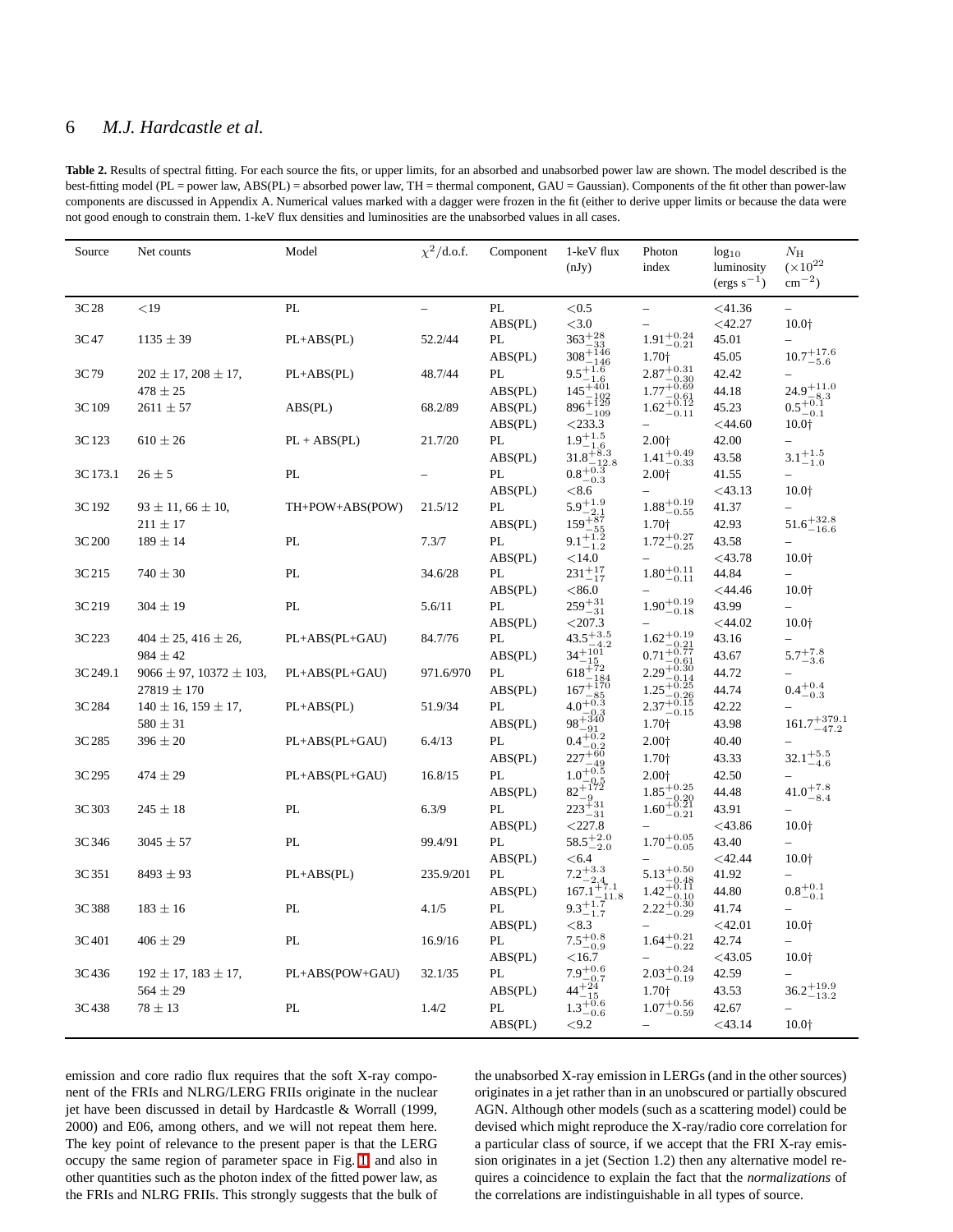

<span id="page-6-0"></span>**Figure 2.** X-ray luminosity of the unabsorbed component for the combined  $z < 0.5$  sample as a function of 178-MHz total radio luminosity (Table [1\)](#page-3-0). Symbols as in Fig. [1.](#page-4-0)



<span id="page-6-1"></span>**Figure 3.** X-ray luminosity of the accretion-related component for the combined  $z < 0.5$  sample as a function of 178-MHz total radio luminosity (Table [1\)](#page-3-0). Symbols as in Fig. [1.](#page-4-0) The dotted line is a line of slope unity whose normalization is determined by the median ratio between the two luminosities for the detected NLRG. A box marks 3C 295, whose status as a NLRG is in doubt.

# *X-ray nuclei of radio sources* 7

We now wish to consider the component of X-ray emission that may be related to accretion. The offset of the lobe-dominated quasars and broad-line objects in our sample that are fitted with a single power-law model from the radio core-soft X-ray luminosity relationship (Fig. [1\)](#page-4-0) suggests that in these sources an accretionrelated component is dominant; thus, here, the total 2-10 keV luminosity is a reasonable estimate of the accretion-related 2-10 keV luminosity (though ideally we would subtract a contribution from a jet-related component). For the NLRG and the few quasars where a two-component model is a good fit, we can take the accretionrelated luminosity to be the unobscured luminosity of the absorbed power-law component: this is supported by the presence of Fe K $\alpha$ emission in a few of the NLRG. In all cases this accretion luminosity is comparable to or larger than (for the NLRG, typically an order of magnitude larger than) the luminosity of the unabsorbed or weakly absorbed component.

Estimating the accretion-related luminosity of the LERGs is harder simply because there is no *a priori* reason to suppose that an obscuring torus exists in these objects (a point we return to later in the paper) so that we do not know whether, or to what extent, any accretion-related luminosity in the LERGs is obscured. However, the 2-10 keV absorption-corrected luminosity we estimate as an upper limit on an obscured component with  $N_H = 10^{23}$  cm<sup>-2</sup> is in almost all cases substantially larger than the luminosity of the detected, unobscured component (Table [2\)](#page-5-0). The luminosities could be even larger if the obscuring columns are very much larger in the non-detected objects than in the detected ones: columns of  $10^{24}$ cm<sup>−</sup><sup>2</sup> and higher can increase the 'hidden' X-ray luminosities by an order of magnitude or more. As E06 point out, such high column densities and correspondingly high nuclear luminosities are ruled out by infrared data in FRIs (e.g. Müller et al. 2004). The available data are much sparser for LERGs, but we comment on some infrared constraints in Section [4.2.](#page-8-0) In the meantime, we adopt the limits based on a column density of  $10^{23}$  cm<sup>-2</sup>, and refer to these, together with the detections for the NLRG, as the 'accretion-related luminosity' in what follows; the reader should bear in mind that the upper limits depend on a particular choice of absorbing column, and in particular that they are highly conservative if there is no absorption at all.

A plot of the 2-10 keV accretion-related luminosity against 178-MHz radio luminosity then shows a clear difference between LERGs and NLRGs (Fig. [3\)](#page-6-1). The upper limits on the accretionrelated components in the LERGs, given our assumed absorbing column of  $10^{23}$  cm<sup>-2</sup>, lie systematically below the detected NLRG at all radio powers. In this respect they resemble the FRIs discussed by E06. Both FRIs and FRII LERGs tend to lie below a line of slope unity that passes through the NLRGs. If we interpret the absorbed component in NLRG as directly related to accretion, then this implies that the LERGs and FRIs have lower accretion rates for a given radio luminosity. Only an extreme absorbing column for the LERGs ( $> 10^{24}$  cm<sup>-1</sup>) could bring them back into agreement with the NLRGs. We discuss the implications of this result in the following section.

# **4 DISCUSSION**

#### **4.1 The nature of LERGs and the FRI/FRII dichotomy**

If we neglect for the time being the possibility of an extreme absorbing column in the LERGs, the fact that there is a class of FRII objects (which for convenience we simply refer to as the LERGs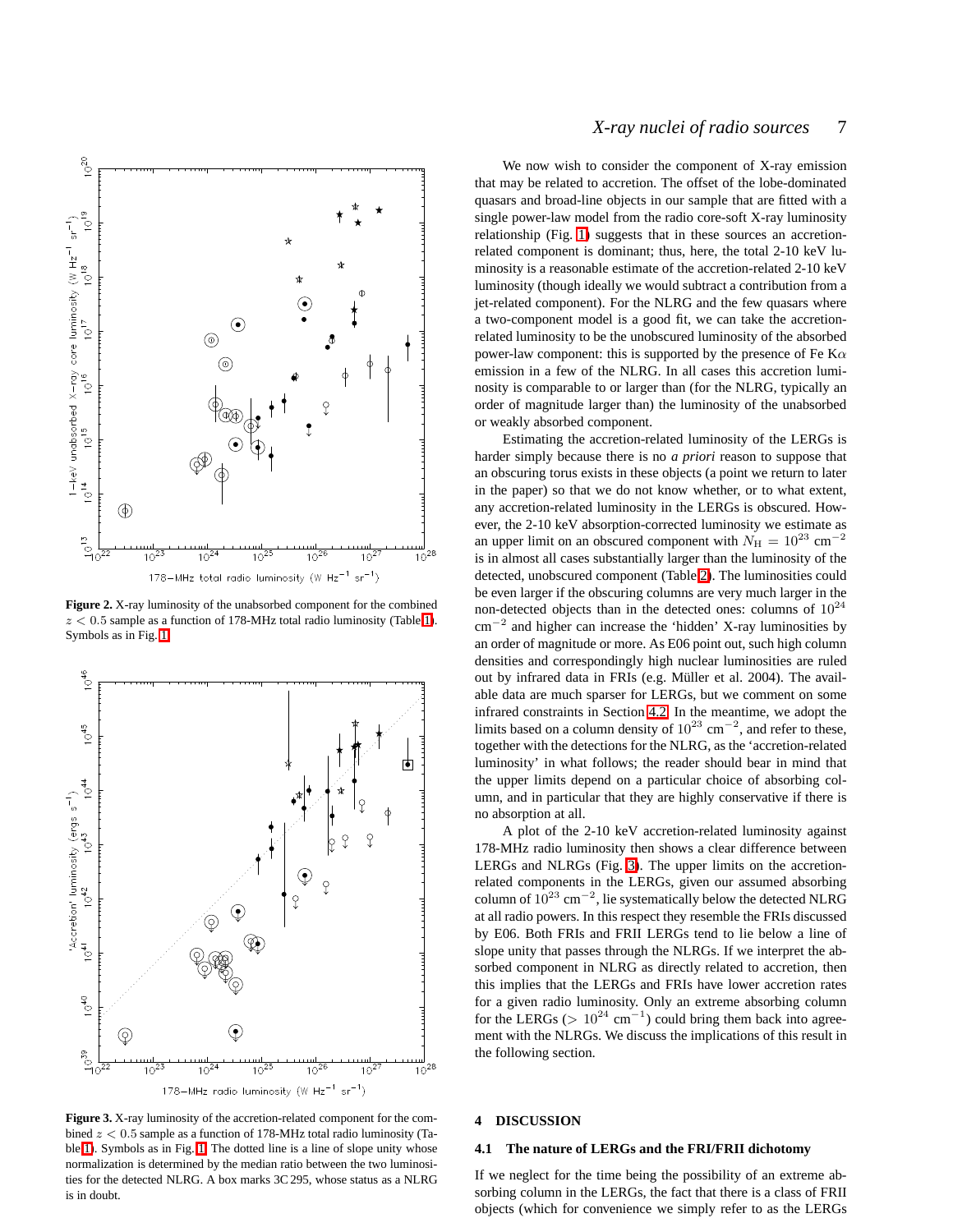

<span id="page-7-0"></span>**Figure 4.** X-ray luminosity of the accretion-related component for the combined  $z < 0.5$  sample as a function of power in the [OIII] nuclear emission lines for sources with known [OIII] luminosity. Symbols as in Fig. [1.](#page-4-0) The dotted line is a line of slope unity with normalization chosen to pass through the NLRG: it is not in any sense a fit to the data. A box marks 3C 295, whose status as a NLRG is in doubt.

in what follows) that have lower accretion power than the NL-RGs for a given radio luminosity can be interpreted in two ways. If 178-MHz radio power can be taken to reflect jet power,  $L_{\text{jet}}$ , then LERGs and NLRGs matched in radio luminosity produce the same  $L_{\text{jet}}$  for a lower accretion luminosity,  $L_{\text{acc}}$ ; this could be used, as in model 3 of E06, to argue for a different mode of accretion in the LERGs. If, on the other hand, the observed  $L<sub>acc</sub>$  is an indicator of the true  $L_{\rm jet}$ , then LERGs (and FRIs) manage to produce a greater amount of radio emission for a given  $L_{\text{jet}}$ ; at a minimum, the LERGs would have to produce about ten times the radio power for a given jet power. The latter model would predict that accretionrelated emission might be found at a level predictable from the jet power in LERGs, while in the former model accretion-related emission might not be detected at all.

To distinguish between these models we would need independent measures of the accretion or jet luminosity. One quantity of possible value is the emission-line luminosity. Rawlings & Saunders (1991) have argued that the luminosity in the [OIII] line in FRIIs is well correlated with jet power, and, if it results from photoionization by the nuclear continuum, it should correlate well with accretion power as well. However, Baum, Zirbel & O'Dea (1995) have shown that the slope and normalization of radio luminosityemission line correlations are different for FRI and FRII populations, and argue that it is possible that the (mostly low-excitation) FRIs produce emission lines by a different mechanism, which may not be related to the active nucleus at all. We cannot rule out the possibility that this is true for the LERG FRIIs as well (the presence of a LERG population among the FRIIs was not considered

by either Rawlings & Saunders or Baum et al.) and in fact Chiaberge et al. (2002) show that the FRIs and LERG FRIIs in their sample lie in a regime where it is possible that the [OIII]-emitting regions are photoionized not by an AGN but by the optical (synchrotron) emission from the jet. However, [OIII] luminosities are readily available for FRIIs and a few  $FRIs<sup>7</sup>$  and we plot accretionrelated luminosity against [OIII] luminosity for the objects with available emission-line data in Fig. [4.](#page-7-0) Although there is clearly significant scatter in this plot (including error bars, the total range in X-ray luminosities for an [OIII] luminosity of  $10^{35}$  W is up to four orders of magnitude) what is interesting about it is that the LERG and NLRG (and the few FRIs with available data) do appear to lie in positions consistent with a linear relationship between emissionline luminosity and accretion luminosity. Thus we cannot rule out a model in which there are conventional active nuclei, with somewhat lower  $L<sub>acc</sub>$  than would be predicted from their radio luminosity, present in the LERGs and producing both X-ray and optical line emission: and if we were to assume that the Rawlings & Saunders (1991) result holds for LERGs, this result would favour the model in which it is purely the relationship between  $L_{\text{jet}}$  and 178-MHz radio luminosity that is different about the objects classed as LERGs. This model is also favoured by the existence of up to two LERGs (3C 123 and possibly 3C 295: see Section [2.1\)](#page-2-0) that do show detected heavily absorbed components, albeit as a somewhat low level for their radio luminosity – bearing in mind that neither of these is entirely securely classed as a LERG.

However, it is important to remember that there is no direct evidence for the existence of an obscuring 'torus' in FRII LERGs in general, just as there is no such evidence in all but a few FRIs. If there is no torus, then the upper limits on any accretion-related luminosity in the LERGs would be much lower, and they would no longer lie anywhere near the straight-line relationship of Fig. [4.](#page-7-0) Thus it is worth considering the consequences of the alternative model, in which the objects that lie below the  $L_{178}$ - $L_{\text{acc}}$  relationship of Fig. [3,](#page-6-1) both LERGs and FRIs, do so as a result of a different accretion mode.

The idea that FRIs may accrete in an advection-dominated mode, leading to low luminosities from the accretion flow (e.g. Fabian & Rees 1995), has a long history (e.g. Baum, Zirbel & O'Dea 1995; Reynolds et al. 1996; Ghisellini & Celotti 2001; Donato et al. 2004, E06, model 3). The main difficulty from the point of view of radio-galaxy physics with such a model is that the FRI/FRII dichotomy, and its dependence on host galaxy properties (Ledlow & Owen 1996), can be explained purely in terms of jet power and the interaction with the environment (e.g. Bicknell 1995). Indeed, an environmental, rather than nuclear, origin for the FRI/FRII transition seems inescapable given the existence of (rare) sources with hybrid morphologies (Gopal-Krishna & Wiita 2000). Moreover, it is well known that the parsec-scale jets of FRIs and FRIIs are observationally similar, arguing against a difference between the classes of source on this scale (e.g. Pearson 1996; Giovanninni et al. 2001). Explaining how a different accretion mode *must* produce a different kpc-scale jet was thus both difficult and, in some sense, unnecessary. If we accept that both FRI

<sup>7</sup> We use the online table collated by Willott et al. (1999) and previously discussed in Section [2.1,](#page-2-0) corrected for the cosmology used in this paper. Given the very large scatter in line ratios observed in the Willott et al. compilation, and the fact that LERG and BLRG are expected to differ in [OII]/[OIII] line fluxes, we do not attempt to supplement the true [OIII] fluxes with values estimated from the luminosities in other lines such as [OII].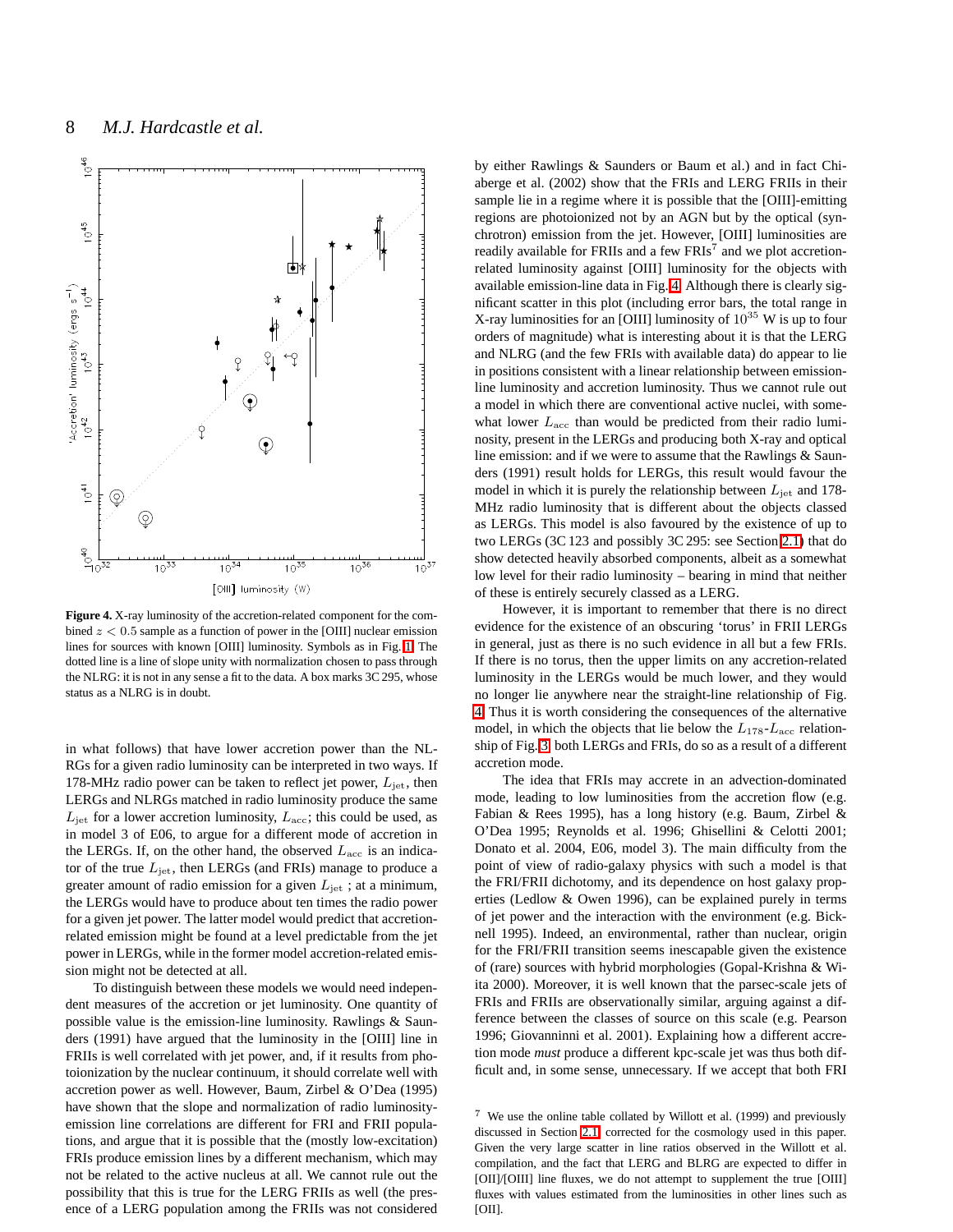and FRII kpc-scale structures can be produced by nuclei with low accretion luminosity (similar to the picture presented by Chiaberge et al. 2002 and Marchesini, Celotti & Ferrarese 2004) then this problem is removed. Instead, we can accomodate both FRIIs with low-luminosity accretion flows, like the LERGs, and FRIs with relatively high-luminosity accretion flows (Cen A being one example, and the FRI quasar of Blundell & Rawlings 2001 another) in a scheme in which environment,  $L_{\text{jet}}$  and  $L_{\text{acc}}$ , the last two presumably governed by parameters of the black hole system like  $\dot{m}$ , M and spin, all play a role.

If the population of LERGs and FRIIs with low accretion luminosity are identical, how does this fit with the other known distinctive properties of LERGs? Clearly the low-excitation optical nuclei are easily explained: there is no luminous AGN to provide the ionizing continuum necessary for strong optical emission lines (cf. Chiaberge et al. 2002). The situation with respect to their distinctive environments (Section 1.1) is less clear. Of the 7 FRII sources we class as LERGs, the *Chandra* data (and earlier studies, in several cases) show 5 (3C 28, 3C 123, 3C 388, 3C 401, 3C 438) to lie in rich clusters, consistent with the findings of Hardcastle (2004), which were based on the galaxy counts of Harvanek et al. (2001). With the exception of 3C 295, the most luminous NLRG in the sample (whose status as a NLRG is in doubt: see Section [2.1\)](#page-2-0), none of the NLRG FRIIs lies in a gas-rich environment. Thus, it remains possible (and this is true whatever the interpretation of the low accretion luminosities seen in X-ray) that some of the LERGs have intrinsically low-luminosity jets and an artifically high lowfrequency radio luminosity as a result of their rich environments and consequent high internal energy densities (cf. Barthel & Arnaud 1996), with other morphological peculiarities (bright jets, weak hotspots, distorted lobes) found in several of these sources being, similarly, a result of the interaction between the jet and the rich cluster environment. It is noteworthy that the objects classified as LERGs that are certainly not in rich environments (3C 173.1 and 3C 200) are entirely morphologically normal FRIIs. It therefore seems plausible that the cluster-centre LERGs form a distinct population whose peculiarities are a result of their environment, and do not need to be explained as a direct result of their nuclear properties. We note that the cluster-centre FRIIs would, in general, be expected to be hosted by especially massive galaxies, with correspondingly large central black holes, and therefore would have a lower value of the fractional accretion rate parameter  $(\dot{m}/M_{\rm BH})$ : expected to control the mode of accretion) for a given  $\dot{m}$  than NLRG FRIIs in poorer environments. Such cluster-centre objects also have a ready supply of fuel, via Bondi accretion from the dense cluster gas, which is not available to NLRG in poorer environments.

#### <span id="page-8-0"></span>**4.2 Implications for unified models of FRIIs**

Our results on LERGs reinforce the idea that these objects cannot be unified with BLRG and quasars. A prediction to be made from this is that the objects that *are* FRII LERGs seen at a small angle to the line of sight (these might include BL Lac objects with FRII radio structures) might share some of the peculiar features of the LERG population, such as dense environments. This is in principle testable with X-ray observations of suitable BL Lac objects.

Our results also allow us to comment on the unification of NLRG FRIIs and BLRG/quasars. The universal detection of a heavily absorbed nuclear component in the NLRGs is of course *qualitatively* consistent with the expectation from unified models. Like Belsole et al. (2006) we find that the unabsorbed accretion luminosities of many of the NLRG are similar to the luminosities



<span id="page-8-1"></span>**Figure 5.** X-ray luminosity of the accretion-related component for the combined  $z < 0.5$  sample as a function of luminosity in the mid-infrared  $(\nu L_{\nu})$ at 15  $\mu$ m), taken from Ogle et al. (2006), for 12 sources with both infrared and X-ray measurements or upper limits. The dotted line is the line of *equality* between the two luminosities, and is *independent* of the data.

of BLRG and quasars in the same range of radio power: this represents a measure of quantitative consistency with unified model predictions. We see (e.g. Fig. [3\)](#page-6-1) that the luminosities of quasars and BLRG tend to lie slightly above those of the NLRG; Belsole et al. attribute the same tendency in their sample to the presence of beamed, jet-related X-ray emission in the BLRG and quasars which has been separated out by differing absorption columns (and would be weaker in any case) in the NLRG. Although the core/soft X-ray correlation (Fig. [1\)](#page-4-0) is not well enough constrained to make a definite statement, estimated corrections to the BLRG/quasar luminosity from subtracting the jet-related component range from 5 to 40 per cent, enough to move many of the broad-line objects significantly lower on Fig. [3.](#page-6-1) The photon indices of the absorbed components in radio galaxies, where well constrained, occupy the same range as those of the unabsorbed power laws fitted to broad-line objects, which is also consistent with the simple unified model expectation.

A few of the detected NLRG FRIIs in our sample have accretion-related X-ray luminosities  $< 10^{43}$  ergs s<sup>-1</sup>, significantly below the  $\sim 10^{44}$  ergs s<sup>-1</sup> of the least luminous detected BLRG. This is reminiscent of the results of Ogle, Whysong & Antonucci (2006) who have recently used *Spitzer* data to show that some radio galaxies do not have a luminous (> 10<sup>44</sup> ergs s<sup>−</sup><sup>1</sup> ) mid-infrared nucleus. Some of the 'mid-infrared weak' sources of Ogle et al. are objects that we class as LERGs, which we might expect to form a separate population, but others are NLRGs, including two in our sample, 3C 192 and 3C 436. Our X-ray data for these sources allow us to say with certainty that, while they may not host a 'luminous accretion disc' by the definition used by Ogle et al., they certainly do host a heavily obscured nuclear component and would appear quite different in the X-ray if the obscuration were removed. Occam's razor suggests that these NLRG would be expected to have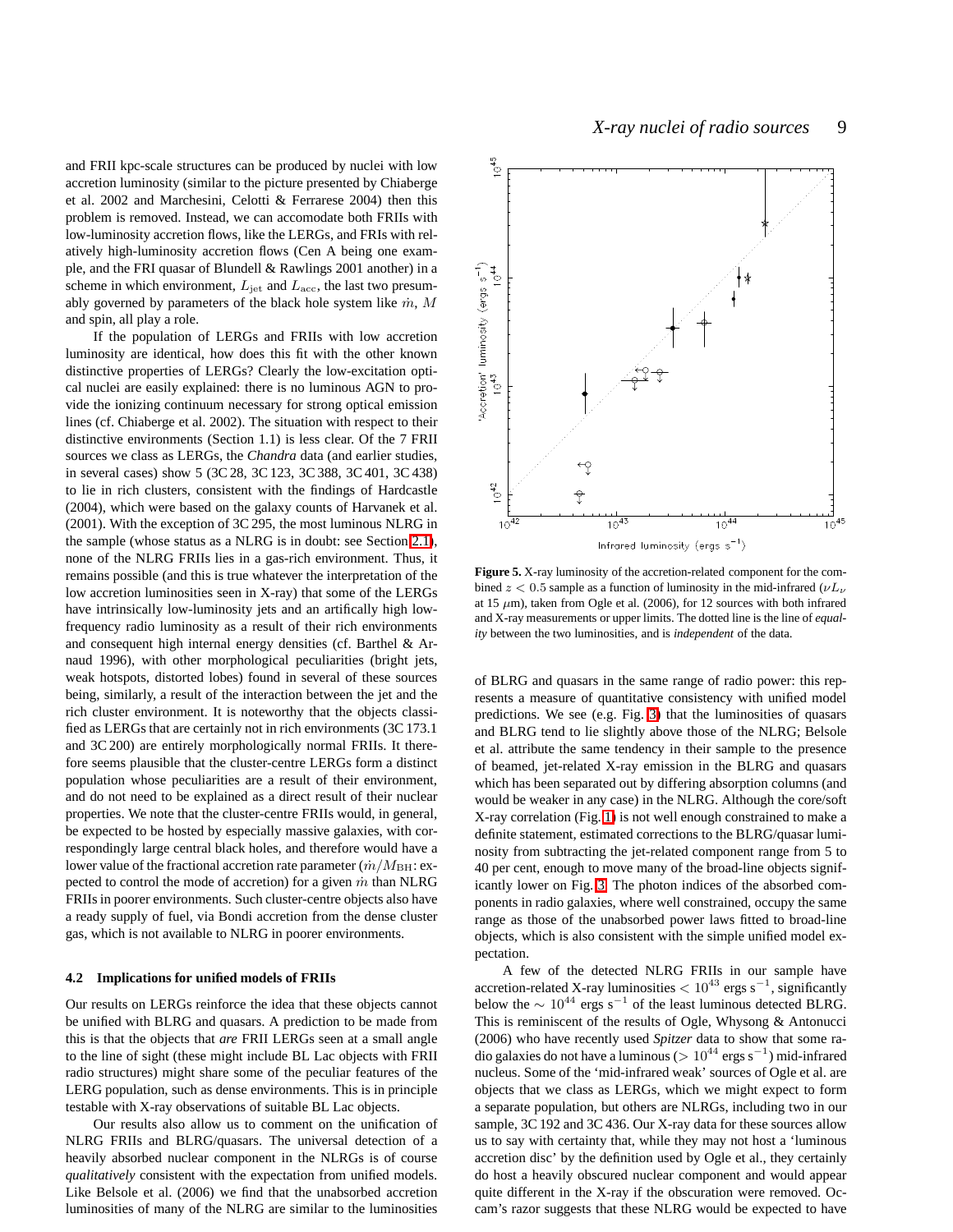BLRG counterparts of similar accretion luminosity. Having said this, the correlation between the accretion and mid-IR luminosities for the few sources in common between the sample of Ogle et al. and ours (Fig. [5\)](#page-8-1) is remarkable: the sources that they find to have low infrared luminosity have exactly corresponding low X-ray luminosity. This result provides a foretaste of what may be expected when comparisons of X-ray and infrared data for larger numbers of sources are available, as discussed by Belsole et al.

Finally, we note that the fact that the LERGs in common between the two samples lie near or below the line of equality in Fig. [5](#page-8-1) strongly suggests that we have not grossly underestimated the true LERG accretion luminosity, at least in these sources. If the column densities for these objects were  $\geq 10^{24}$  cm<sup>-1</sup>, the upper limits on the 'hidden' nuclear luminosities would be 1 or more orders of magnitude higher than the upper limits we have plotted, and if the true luminosities were close to the upper limits, we should see a correspondingly large nuclear luminosity re-radiated in the infrared, which is not observed. This retrospectively justifies our choice of a limiting column density of  $10^{23}$  cm<sup>-1</sup>.

#### **5 SUMMARY AND CONCLUSIONS**

Our results and conclusions can be summarized as follows.

• While normal NLRG universally show a heavily absorbed component of nuclear X-ray emission, this is rarely found in lowexcitation FRIIs (LERGs): thus the LERGs are observationally similar in their properties to the FRIs studied by E06, mostly showing only unobscured X-ray emission that we attribute to the parsecscale jet.

• Discounting the possibility of absorbing columns significantly greater than  $10^{23}$  cm<sup>-2</sup>, we can place upper limits on the luminosity of any undetected accretion-related component present in the LERGs which are substantially below the values for detected NLRG of similar total radio luminosities.

• Some lines of evidence, notably a reasonable correlation between accretion luminosity and [OIII] emission line luminosity that would exist if the accretion luminosities are close to the upper limit values, support the idea that (at least some of) the LERGs do have absorbed nuclear components from a conventional accretion disc, but at a level lower than would be inferred from their radio luminosities. This would imply that the LERGs are of the order of 10 times more efficient than the NLRG at producing low-frequency radio emission for a given accretion luminosity, which may relate to the rich environments of many LERG sources.

• However, there remains a strong possibility that some, or most, FRII LERGs accrete in a radiatively inefficient mode, and have little or no X-ray accretion-related emission, as has been previously argued for FRI sources. Allowing both FRIs and FRIIs to be generated by an active nucleus powered by a radiatively inefficient accretion flow removes some of the problems of earlier models along these lines. The FRI/FRII dichotomy in this picture would remain a function of jet power and source environment, while the low-excitation/high-excitation dichotomy would be controlled by the accretion mode and thus presumably by black hole mass and accretion rate. There is no requirement for dusty tori in the LERGs, but we cannot rule out the possibility that they exist.

• Finally, we show that the accretion luminosities of the NLRG and broad-line objects (BLRG and quasars) in our sample are roughly consistent. Some NLRG have low-luminosity absorbed nuclei, but we argue that such objects must still participate in normal unified models.

## **ACKNOWLEDGEMENTS**

MJH thanks the Royal Society for a research fellowship. This work is partly based on observations obtained with *XMM-Newton*, an ESA science mission with instruments and contributions directly funded by ESA Member States and the USA (NASA). We are grateful to Marco Chiaberge and to the anonymous referee for comments that helped us to improve the paper.

## **REFERENCES**

- Allen, S.W., Fabian, A.C., 1992, MNRAS, 258, 29P
- Allen, S.W., Fabian, A.C., Idesawa, E., Inoue, H., Kii, T., Otani, C., 1997, MNRAS, 286, 765
- Balmaverde, B., Capetti, A., Grandi, P., 2006, A&A, 451, 35
- Barthel, P.D., 1987, in Zensus J., Pearson T., eds, Superluminal Radio Sources, Cambridge University Press, Cambridge, p. 148
- Barthel, P.D., 1989, ApJ, 336, 606
- Barthel, P.D., Arnaud, K.A., 1996, MNRAS, 283, L45
- Baum, S.A., Zirbel, E.L., O'Dea, C.P., 1995, ApJ, 451, 88
- Belsole, E., Worrall, D.M., Hardcastle, M.J., 2006, MNRAS, 336, 339
- Bicknell, G.V., 1995, ApJS, 101, 29
- Blundell, K.M., Rawlings, S., 2001, ApJ, 562, L5
- Canosa, C.M., Worrall, D.M., Hardcastle, M.J., Birkinshaw, M., 1999, MN-RAS, 310, 30
- Capetti, A., Trussoni, E., Celotti, A., Feretti, L., Chiaberge, M., 2000, MN-RAS, 318, 493
- Chiaberge, M., Capetti, A., Celotti, A., 2002, A&A, 394, 791
- Comastri, A., Brunetti, G., Dallacasa, D., Bondi, M., Pedani, M., Setti, G., 2003, MNRAS, 340, L52
- Croston, J.H., Birkinshaw, M., Hardcastle, M.J., Worrall, D.M., 2004, MN-RAS, 353, 879
- Donato, D., Sambruna, R.M., Gliozzi, M., 2004, ApJ, 617, 915
- Edge, A.C., Röttgering, H., 1995, MNRAS, 277, 1580
- Evans, D.A., Kraft, R.P., Worrall, D.M., Hardcastle, M.J., Jones, C., Forman, W.R., Murray, S.S., 2004, ApJ, 612, 786
- Evans, D.A., Worrall, D.M., Hardcastle, M.J., Kraft, R.P., Birkinshaw, M., 2006, ApJ, 642, 96
- Fabian, A.C., Rees, M.J., 1995, MNRAS, 277, L55
- Fanaroff, B.L., Riley, J.M., 1974, MNRAS, 167, 31P
- Ghisellini, G., Celotti, A., 2001, A&A, 379, L1
- Giovannini, G., Cotton, W.D., Feretti, L., Lara, L., Venturi, T., 2001, ApJ, 552, 508
- Gopal-Krishna, Wiita, P., 2000, A&A, 363, 507
- Grandi, P., Malaguti, G., Fiocchi, M., 2006, ApJ, 642, 113
- Gutierrez, K., Krawczynski, H., 2005, ApJ, 619, 161
- Hardcastle, M.J., 2004, A&A, 414, 927
- Hardcastle, M.J., Alexander, P., Pooley, G.G., Riley, J.M., 1998, MNRAS, 296, 445
- Hardcastle, M.J., Birkinshaw, M., Worrall, D.M., 2001, MNRAS, 323, L17
- Hardcastle, M.J., Birkinshaw, M., Cameron, R., Harris, D.E., Looney, L.W., Worrall, D.M., 2002, ApJ, 581, 948
- Hardcastle, M.J., Worrall, D.M., 1999, MNRAS, 309, 969
- Hardcastle, M.J., Worrall, D.M., 2000, MNRAS, 314, 359
- Hardcastle, M.J., Worrall, D.M., Birkinshaw, M., Canosa, C.M., 2003, MN-RAS, 338, 176
- Harris, D.E., et al., 2000, ApJ, 530, L81
- Harvanek, M., Ellingson, E., Stocke, J.T., Rhee, G., 2001, AJ, 122, 2874
- Hine, R.G., Longair, M.S., 1979, MNRAS, 188, 111
- Jackson, C.A., Wall, J.V., 1999, MNRAS, 304, 160
- Jackson, N., Rawlings, S., 1997, MNRAS, 286, 241
- Kataoka, J., Edwards, P., Georganopoulos, M., Takahara, F., Wagner, S., 2003, A&A, 399, 91
- Laing, R.A., Jenkins, C.R., Wall, J.V., Unger, S.W., 1994, in Bicknell G.V., Dopita M.A., Quinn P.J., eds, The First Stromlo Symposium: the Physics of Active Galaxies, ASP Conference Series vol. 54, San Francisco, p. 201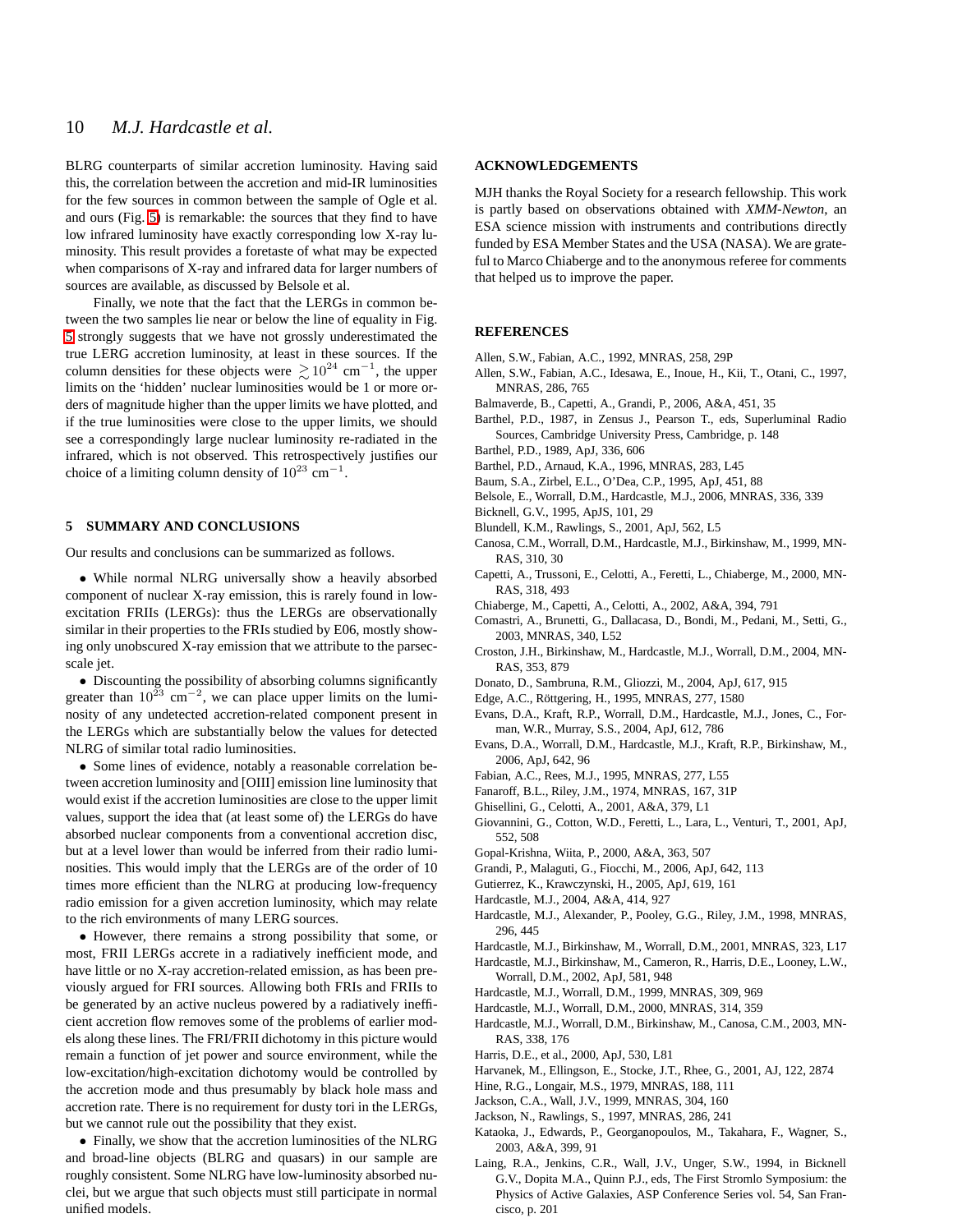Laing, R.A., Riley, J.M., Longair, M.S., 1983, MNRAS, 204, 151 [LRL]

Lawrence, C.R., Zucker, J.R., Readhead, A.C.S., Unwin, S.C., Pearson, T.J., Xu, W., 1996, ApJS, 107, 541

Lawson, A.J., Turner, M.J.L., Williams, O.R., Stewart, G.C., Saxton, R.D., 1992, MNRAS, 259, 743

Ledlow, M.J., Owen, F.N., 1996, AJ, 112, 9

- Marchesini, D., Celotti, A., Ferrarese, L., 2004, MNRAS, 351, 733
- Müller, S.A.H., Haas, M., Siebenmorgen, R., Klaas, U., Meisenheimer, K., Chini, R., Albrecht, M., 2004, A&A, 426, L29

Ogle, P., Whysong, D., Antonucci, R., 2006, ApJ in press, [astro-ph/0601485](http://arxiv.org/abs/astro-ph/0601485)

- Pearson, T.J., 1996, in Hardee P.E., Bridle A.H., Zensus J.A., eds, Energy Transport in Radio Galaxies and Quasars, ASP Conference Series vol. 100, San Francisco, p. 97
- Piconcelli, E., Jimenez-Bailón, E., Guainazzi, M., Schartel, N., Rodríguez-Pascual, P.M., Santos-Lleó, M., 2005, A&A, 432, 15
- Rawlings, S., Saunders, R., 1991, Nat, 349, 138
- Rawlings, S., Saunders, R., Eales, S.A., Mackay, C.D., 1989, MNRAS, 240, 701
- Reeves, J.N., Turner, M.J.L., 2000, MNRAS, 316, 234
- Reynolds, C.S., Brenneman, L.W., Stocke, J.T., 2005, MNRAS, 357, 381
- Reynolds, C.S., di Matteo, T., Fabian, A.C., Hwang, U., Canizares, C.R., 1996, MNRAS, 283, L111
- Sambruna, R.M., Eracleous, M., Mushotzky, R.F., 1999, ApJ, 526, 60
- Saunders, R., Baldwin, J.E., Rawlings, S., Warner, P.J., Miller, L., 1989, MNRAS, 238, 777
- Scheuer, P.A.G., 1987, in Zensus J., Pearson T., eds, Superluminal Radio Sources, Cambridge University Press, Cambridge, p. 104
- Smith, H.E., Spinrad, H., 1980, PASP, 92, 553
- Trussoni, E., Vagnetti, F., Massaglie, S., Feretti, L., Parama, P., Morganti, R., Fanti, R., Padovani, P., 1999, A&A, 348, 437
- Ueno, S., Koyama, K., Nishida, M., Yamauchi, S., Ward, M.J., 1994, ApJ, 431, L1
- Urry, C.M., Padovani, P., 1995, PASP, 107, 803
- Varano, S., Chiaberge, M., Macchetto, F.D., Capetti, A., 2004, A&A, 428, 401
- Willott, C.J., Rawlings, S., Blundell, K.M., Lacy, M., 1999, MNRAS, 309, 1017
- Worrall, D.M., Birkinshaw, M., 1994, ApJ, 427, 134
- Worrall, D.M., Birkinshaw, M., 2005, MNRAS, 360, 926
- Worrall, D.M., Hardcastle, M.J., Pearson, T.J., Readhead, A.C.S., 2004, MNRAS, 347, 632
- Worrall, D.M., Lawrence, C.R., Pearson, T.J., Readhead, A.C.S., 1994, ApJ, 420, L17

# **APPENDIX A: NOTES ON INDIVIDUAL SOURCES**

# **A1 3C 28**

The core of this low-excitation source is undetected in both radio and X-ray. We derive X-ray upper limits from the local count density, which is high as the source lies in the centre of one component of the merging cluster Abell 115 (e.g. Gutierrez & Krawczynski 2005). Limits on luminosities in absorbed and unabsorbed components were derived assuming photon indices of 1.7 and 2.0 respectively.

#### **A2 3C 47**

This quasar is reasonably well fitted ( $\chi^2 = 62/48$ ) with a single power law model with  $\Gamma = 1.5 \pm 0.1$ , but when a second power law is added the fit is improved and the 90 per cent error on the normalization is non-zero, so we adopt that model. The single-power-law fit is consistent with earlier results (Lawson et al. 1992).

#### **A3 3C 79**

To our knowledge this is the first X-ray spectrum to be measured for this source. An unabsorbed and absorbed component are required by the data.

# **A4 3C 109**

The moderate intrinsic absorption we find in the spectrum of this BLRG is in good agreement with the results of earlier *ROSAT* and *ASCA* observations (Allen & Fabian 1992; Allen et al. 1997) given the slightly different Galactic absorption column we adopt. The photon indices and spectral normalizations are also consistent within the joint 90 per cent confidence limits. We find no evidence for the iron line reported by Allen et al. (1997), although the signal to noise is relatively low in the *Chandra* data because of the annular extraction region we use.

# <span id="page-10-0"></span>**A5 3C 123**

The Galactic column density used for this source is taken from the earlier analysis of the *Chandra* data by Hardcastle et al. (2001) and the dominant (absorbed) power law model has similar parameters to the one fitted there. The large amount of Galactic reddening (the source is known to lie behind a molecular cloud) makes its classification as a low-excitation object uncertain. Chiaberge et al. (2002) show that its position on their diagnostic plane (equivalent width of [OIII] vs. optical to radio core flux ratio) is more consistent with a classification as a NLRG, and this would be consistent with the observed luminous, heavily absorbed nuclear X-ray component.

#### **A6 3C 173.1**

The small number of counts in the core of this low-excitation object means that only the normalization of X-ray models is constrained. Accordingly, the upper limit on the normalization of an obscured model is derived assuming that such a model produces *all* the observed counts.

# **A7 3C 192**

When this source was fitted with the standard two-component power-law model there were prominent residuals in the range 0.5- 1.0 keV, suggesting the addition of a thermal component. We obtained good fits by adding a MEKAL model with fixed  $kT = 0.5$ keV and 0.5 solar abundance. To our knowledge the X-ray spectrum of this source has not been discussed elsewhere.

#### **A8 3C 200**

This source was classed as a NLRG by Belsole et al. (2006), following LRL, but the high-quality spectra of Laing et al. (1994) show it to be a LERG, and we adopt that classification here. Our spectral fits are, unsurprisingly, consistent with those of the analysis of the same data by Belsole et al.

#### **A9 3C 215**

The photon index for the single-power-law fit to this quasar is consistent with that found with *ASCA* by Reeves & Turner (2000), but its luminosity in our measurements is nearly a factor 2 lower, probably indicating variability.